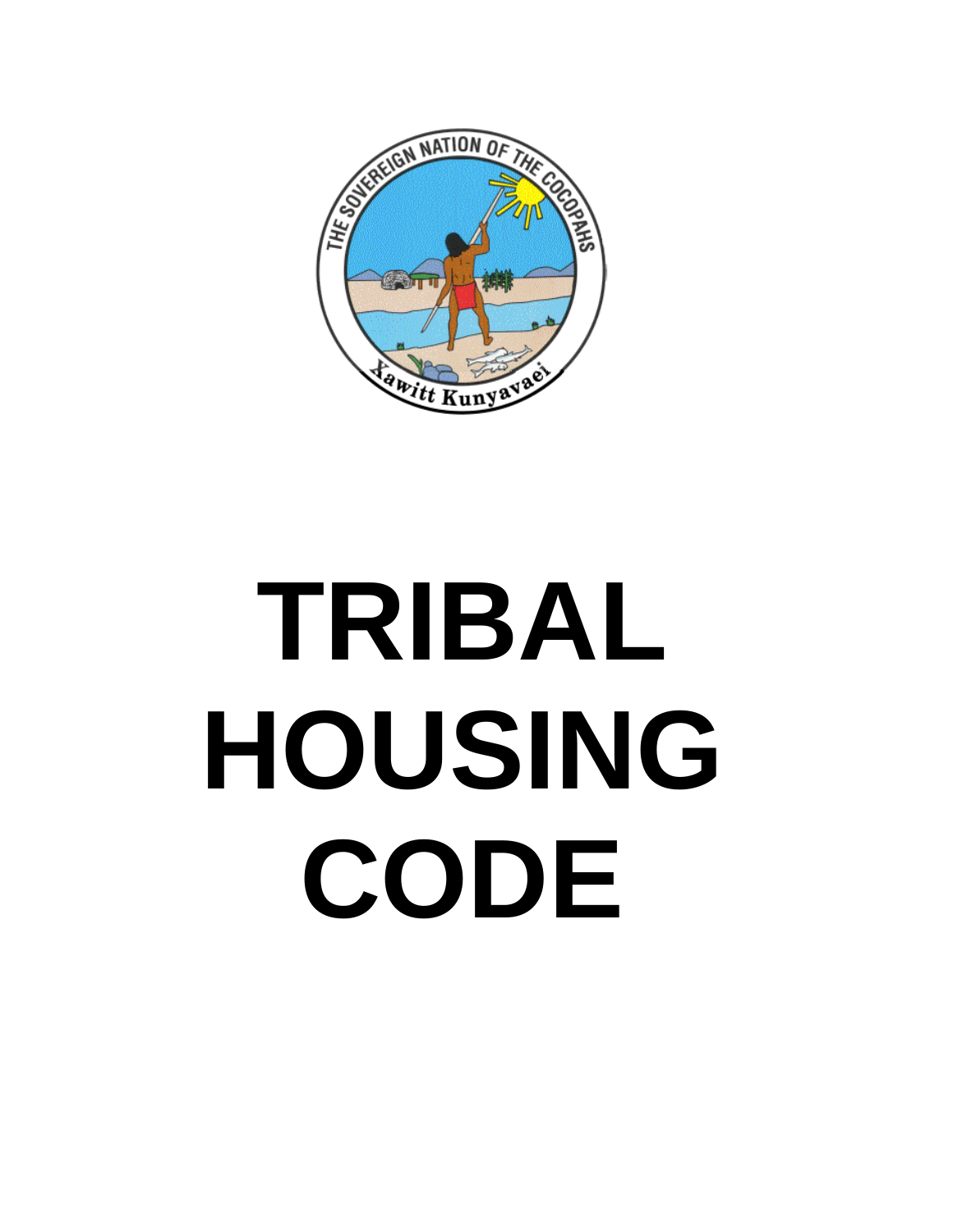# **TABLE OF CONTENTS**

| <b>SECTION 1</b>   |  |                                                         |  |  |
|--------------------|--|---------------------------------------------------------|--|--|
| $§1 - 1$           |  |                                                         |  |  |
| $$1-2$             |  |                                                         |  |  |
| $§1-3$             |  |                                                         |  |  |
| $§1 - 4$           |  |                                                         |  |  |
| $$1-5$             |  |                                                         |  |  |
| $$1-6$             |  |                                                         |  |  |
|                    |  |                                                         |  |  |
| <b>SECTION 2</b>   |  | <b>LANDLORD/TENANT RESPONSIBILITIES AND REMEDIES 6</b>  |  |  |
| $§2 - 1$           |  |                                                         |  |  |
| $§2 - 2$           |  |                                                         |  |  |
| $§2 - 3$           |  |                                                         |  |  |
| $§2 - 4$           |  |                                                         |  |  |
| $§2 - 5$           |  |                                                         |  |  |
| $§2 - 6$           |  |                                                         |  |  |
| $§2 - 7$           |  |                                                         |  |  |
| $§2 - 8$           |  |                                                         |  |  |
|                    |  |                                                         |  |  |
| <b>SECTION 3</b>   |  | <b>GROUNDS FOR EVICTION/NOTICE TO QUIT/PRE-EVICTION</b> |  |  |
|                    |  |                                                         |  |  |
| $§3-1$             |  |                                                         |  |  |
| $§3-2$             |  |                                                         |  |  |
| $§3 - 3$           |  |                                                         |  |  |
| $§3-4$             |  |                                                         |  |  |
|                    |  |                                                         |  |  |
| <b>SECTION 4</b>   |  |                                                         |  |  |
| $§4-1$             |  |                                                         |  |  |
| $§4-2$             |  |                                                         |  |  |
| $§4-3$             |  |                                                         |  |  |
| $§4-4$             |  |                                                         |  |  |
| $§4-5$             |  |                                                         |  |  |
| $§4-6$             |  |                                                         |  |  |
| $§4-7$             |  |                                                         |  |  |
| $§4-8$             |  |                                                         |  |  |
| $§4-9$             |  |                                                         |  |  |
|                    |  |                                                         |  |  |
|                    |  |                                                         |  |  |
|                    |  |                                                         |  |  |
| <b>SECTION 5</b>   |  |                                                         |  |  |
| $§ 5 - 1$          |  |                                                         |  |  |
| $§5-2$             |  |                                                         |  |  |
|                    |  |                                                         |  |  |
|                    |  |                                                         |  |  |
| $§5-3$             |  |                                                         |  |  |
| $§5-4$             |  |                                                         |  |  |
| $§5 - 5$<br>$§5-6$ |  |                                                         |  |  |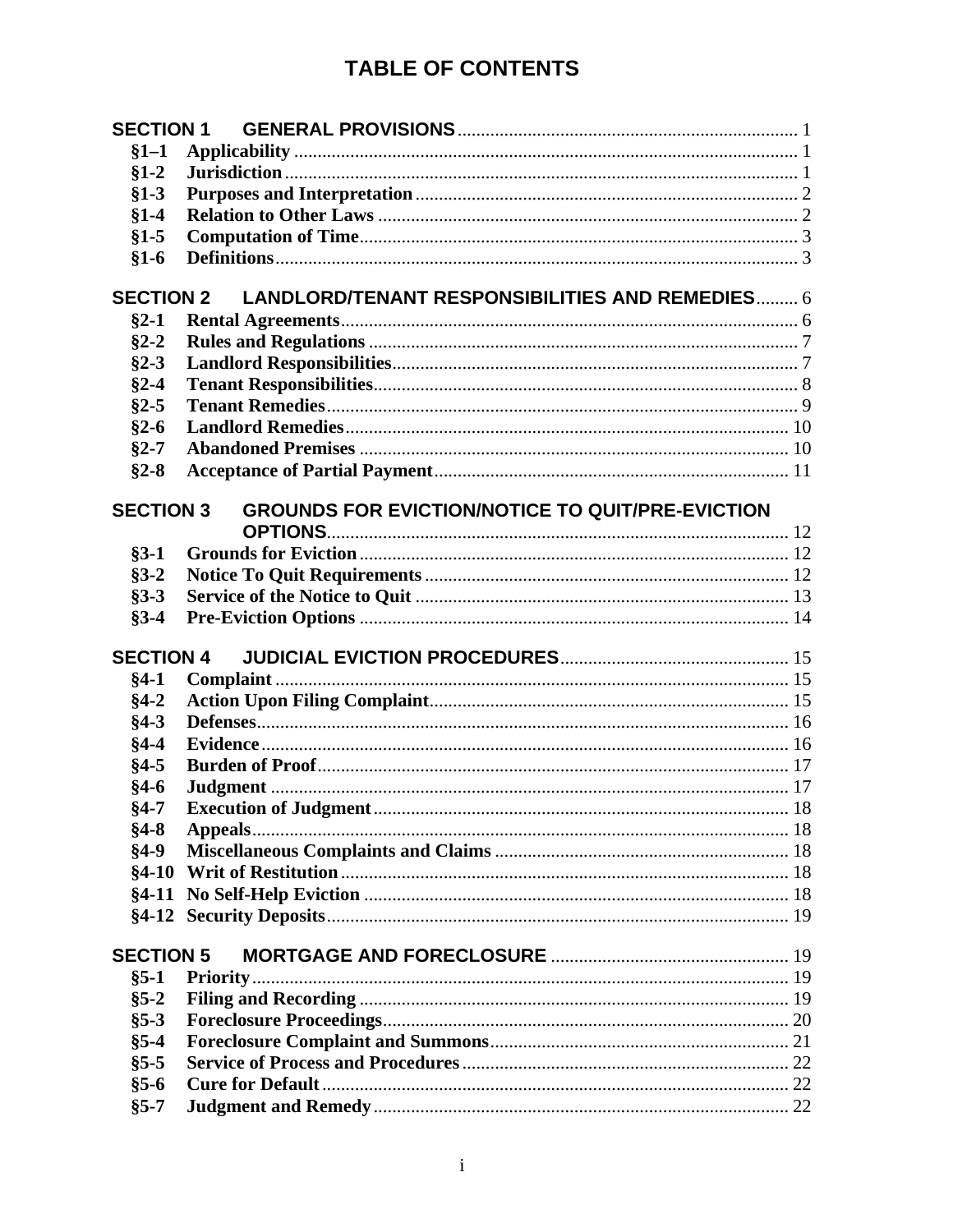| $$5-8$       |  |  |
|--------------|--|--|
| $85-9$       |  |  |
|              |  |  |
|              |  |  |
|              |  |  |
|              |  |  |
|              |  |  |
|              |  |  |
| $\delta$ 6-1 |  |  |
| $§6-2$       |  |  |
| $§6-3$       |  |  |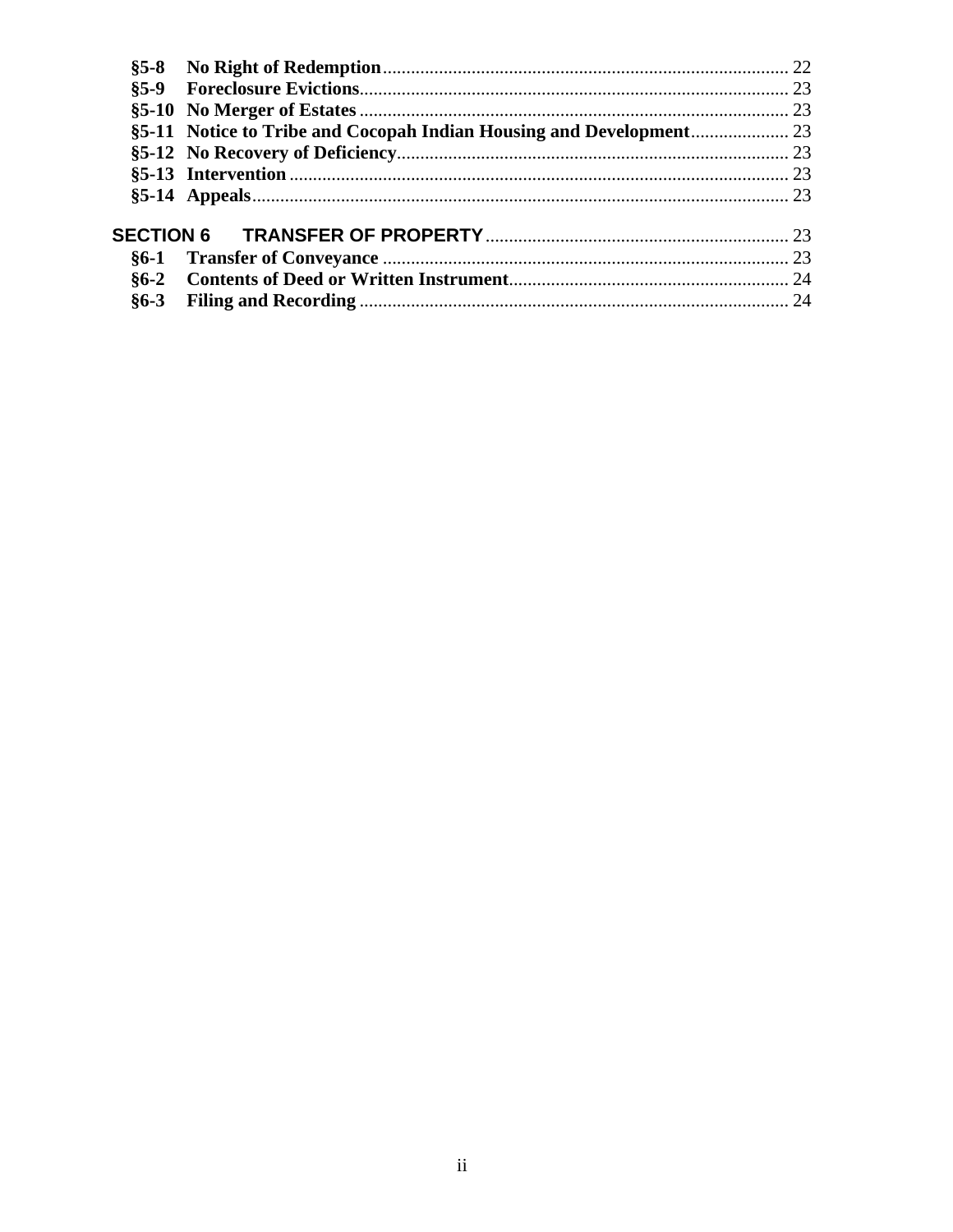# **TRIBAL HOUSING CODE**

# <span id="page-3-0"></span>**SECTION 1 GENERAL PROVISIONS**

# **§1–1 Applicability**

The following title shall hereinafter be referred to as the "Tribal Housing Code." It shall apply to any and all arrangements, formal or informal, written or oral, in selling, buying, renting, leasing, occupying or using any and all housing, dwellings or accommodations for human occupation and residence on the Cocopah Reservation. It shall also apply to any and all mortgages, leasehold mortgages and agreements to secure an interest in a building or real property on Indian Country.

The following arrangements are not governed by this Code.

- (A) Residence at an institution, public or private, if incidental to detention or the provision of medical, geriatric, educational, counseling, religious or similar service; or
- (B) Occupancy in a hotel, motel or other commercial lodging.

# **§1-2 Jurisdiction**

- (A) Jurisdiction is extended over all buildings and lands intended for human dwelling, occupancy or residence which may lie within:
	- (1) The boundaries of the Cocopah Reservation;
	- (2) Lands owned by, held in trust for, leased or used by the Tribe its members, its Housing Authority, or any other entity of the Tribe; or
	- (3) The Indian Country of the Tribe, as may be defined from time to time by the laws of the Tribe of the United States.
- (B) Jurisdiction is extended over all persons or entities within the jurisdiction of the Tribe who sell, rent, lease or allow persons to occupy housing, dwellings or accommodations for the purpose of human dwelling, occupancy or residence, and all persons who buy, rent, lease or occupy such structures. Jurisdiction is also extended to any person or entity who mortgages or otherwise secures an interest in a structure or building on Tribal land as set forth in subsection 1-2(A). Such jurisdiction is extended over all persons and entities, whether or not they are members of the Tribe or have a place of business on the Cocopah Reservation. Any act on the Reservation by a person or entity pertaining to the subject matter of this Code shall be subject to jurisdiction of the Tribe.
- (C) Jurisdiction over all matters which arise under this Code shall be exercised by the Tribal Court.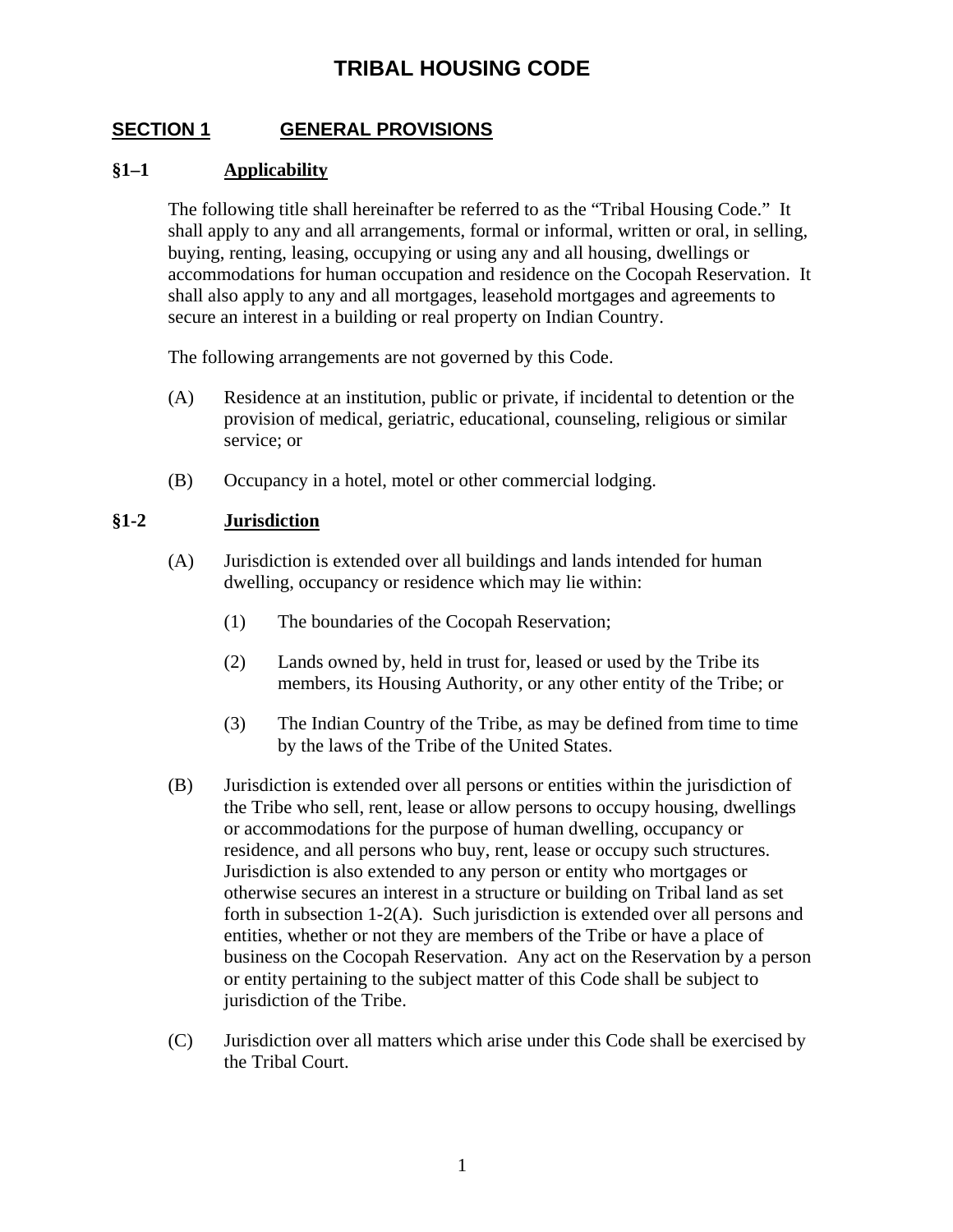# <span id="page-4-0"></span>**§1-3 Purposes and Interpretation**

This Code shall be interpreted and construed to fulfill the following purposes:

- (A) To simplify the law governing the occupation of dwelling units and to protect the rights of landlords and tenants.
- (B) To preserve the peace, harmony, safety, health and general welfare of the people of the Tribe and those permitted to enter or reside on the Reservation.
- (C) To provide eviction procedures and to require landlords to use those procedures when evicting tenants.
- (D) To encourage landlords and tenants to maintain and improve dwellings on the Reservation in order to improve the quality of housing as a tribal resource.
- (E) To simplify the law governing the rights, obligations and remedies of the owners, sellers, buyers, lessors, and lessees of the building.
- (F) To avail the Tribe, tribal entities, and tribal members of financing for the construction and/or purchase of family residences on trust land within the jurisdiction of the Tribe by prescribing procedures for the recording, priority and foreclosure of mortgages given to secure loans made by or through any government agency or lending institution.
- (G) To establish laws and procedures which are necessary in order to obtain government or private funding for tribal housing programs or loan guarantees for private or tribal housing construction, purchases or renovation.

#### **§1-4 Relation to Other Laws**

- (A) Applicable Law. Unless affected or displaced by this Code, principles of law and equity in the common law of the Tribe and Tribal customs and traditions are applicable. The general principles of law of any other Tribe or any other state may be used as guidance to supplement and interpret this Code.
- (B) Other Applicable Laws. Additional tribal and federal laws may apply with regard to tribal housing such as the ordinance establishing the Housing Authority and governmental housing laws and regulations.
- (C) Conflicts With Other Laws
	- (1) Tribal Laws: To the extent that this Code may conflict with tribal laws or ordinances which have been enacted to comply with statutes or regulations of any agency of the United States, such tribal laws or ordinances shall govern over the provisions of this Code.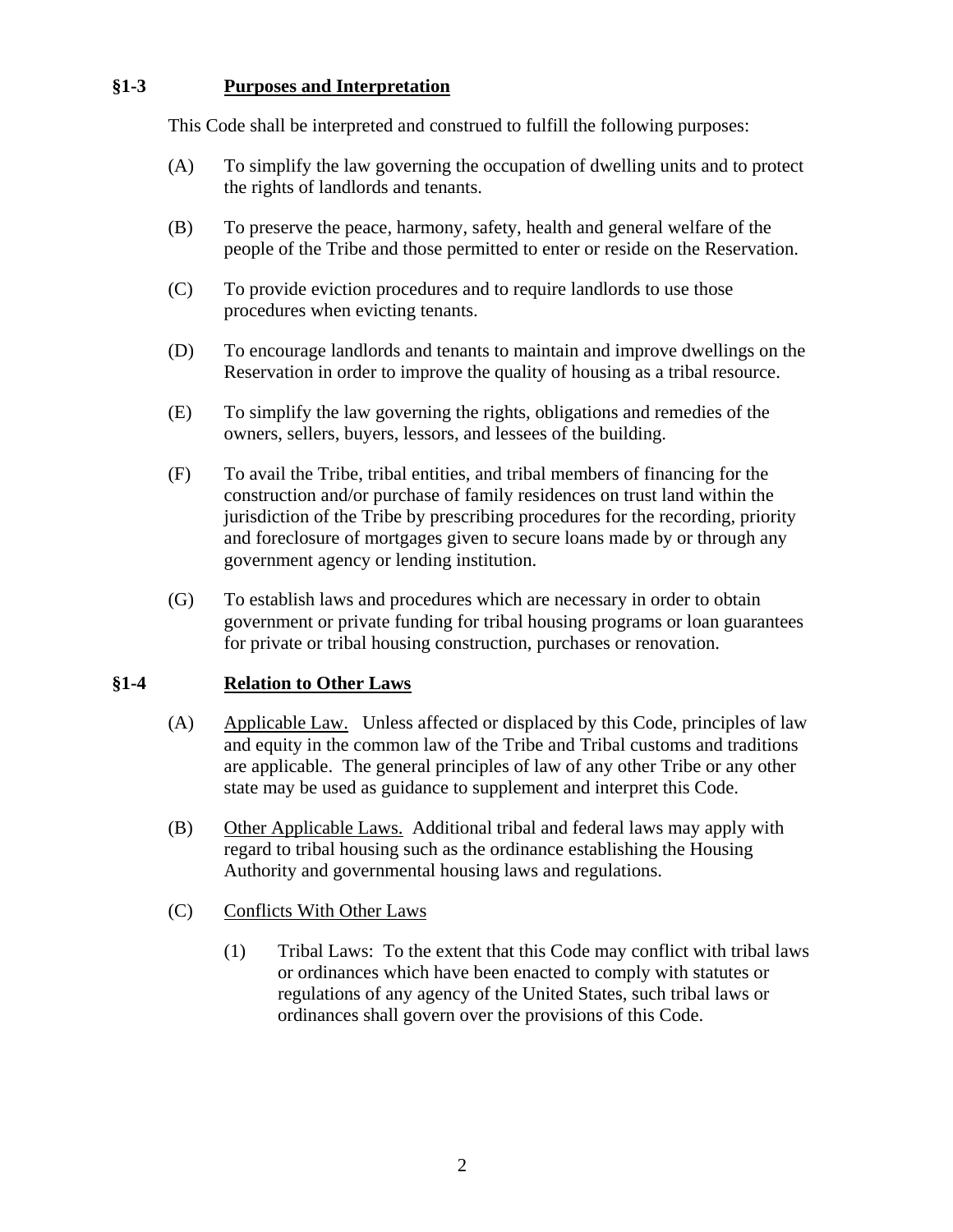- <span id="page-5-0"></span>(2) Federal Laws: Where a conflict may appear between this Code and any statue, regulation or agreement of the United States, the federal law shall govern if it has specific applicability and if it is clearly in conflict with the provisions of this Code.
- (3) State Laws: To the extent that the laws of any state may be applicable to the subject matter of this Code, such laws shall be read to be advisory and not directly binding and shall not govern the relations of the parties.

# **§1-5 Computation of Time**

In computing any period of time prescribed or allowed by this Code the day of the act, event, or default from which the designated period of time begins to run shall not be included. When the period of time prescribed or allowed is less than eleven (11) days, intermediate Saturdays, Sundays and legal holidays shall not be included in the computation. When the period of time is eleven (11) days or more, intermediate Saturdays, Sundays and legal holidays shall be included in the computation. The last day of the period so computed shall also be included unless it is a Saturday, Sunday or legal holiday, in which event the period runs until the end of the next day which is not a Saturday, Sunday, or legal holiday.

# **§1-6 Definitions**

As used in this Code, the following words will have the meanings given them in this Section unless the context plainly requires otherwise:

- (A) *Action, suit or lawsuit, claim, complaint, or defense* shall include any dispute between persons or entities which relates to the sale, rental, use or occupancy of any housing, dwelling or accommodation for human occupancy, including claims for the payment of monies for such housing, dwellings or accommodations, damages to such units, condition of such units or the relationships between owners and occupiers of such units, including the right to occupy them.
- (B) *Adult Person* is any person eighteen (18) years of age or older.
- (C) *Borrower/Mortgagor* is the Tribe, the Cocopah Indian Housing and Development or any individual Indians(s) or any heirs(s), successor(s),  $e$ xecutor(s), administrator(s) or assign(s) of the Tribe or such Indians(s) or non-Indian(s) who has executed a Mortgage as defined in this Code or a Leasehold Mortgage as defined in this Code.
- (D) *Building* is a structure and any appurtenances or additions thereto, designed for habitation, shelter, storage and the like.
- (E) *Building or housing codes* are any law, ordinance or governmental regulation of the Tribe or an agency of the United States which deals with fitness for habitation, health conditions or the safety, construction maintenance, operation, occupancy, use or appearance of any dwelling unit.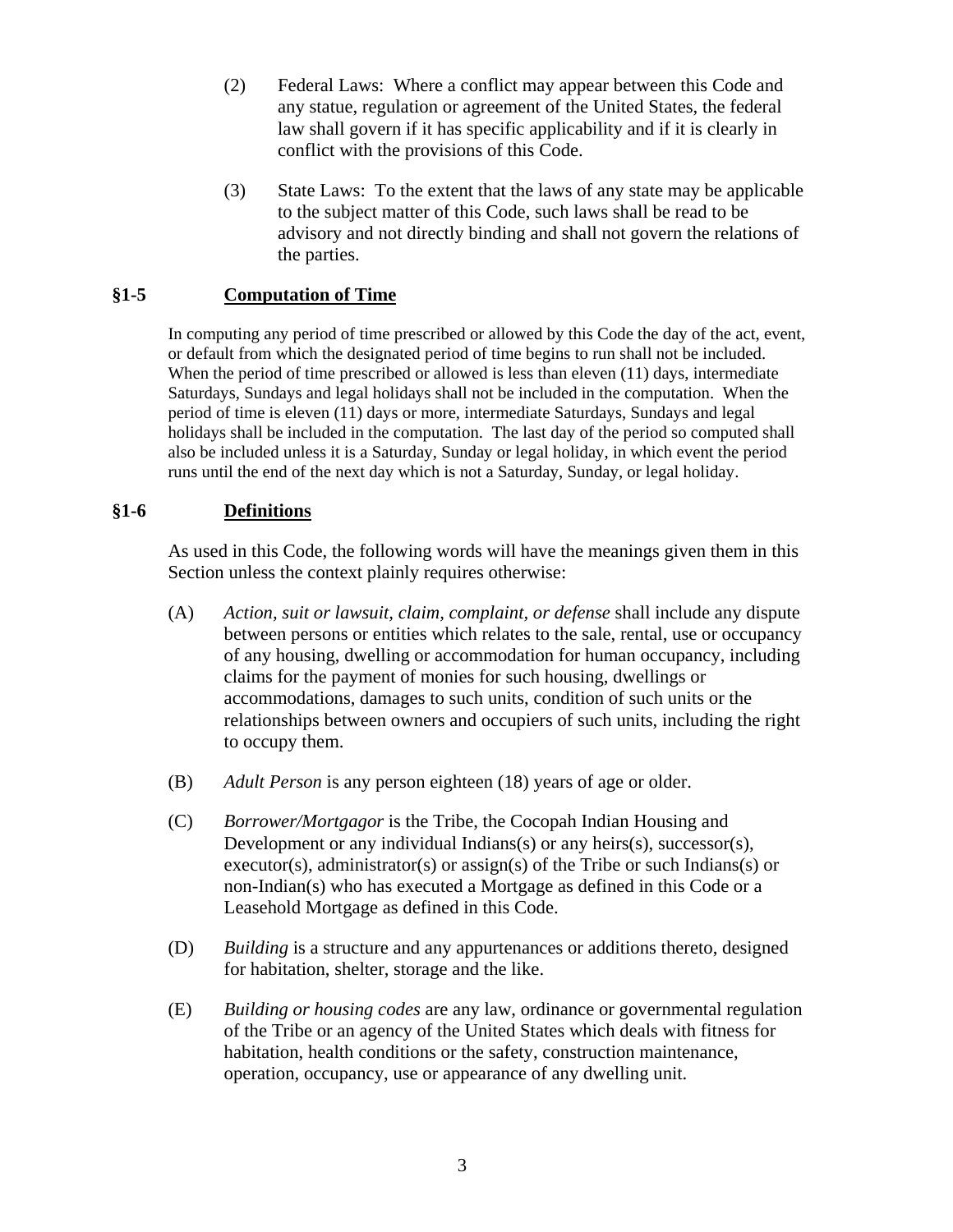- (F) *Dwelling unit* is a house or building or portion thereof which is rented or leased as a home or residence by any person, not including public transient accommodation, such as hotel rooms.
- (G) *Guest* is any person, other than the tenant, in or around a dwelling unit with the permission and consent of the tenant.
- (H) *He/His*: The use of he/his means he or she, his or her and singular includes the plural.
- (I) *Housing Authority* is Cocopah Indian Housing and Development established by Tribal Ordinance for the purpose of constructing and maintaining dwellings for public use within the territorial jurisdiction of the Tribe.
- (J) *Indian* is any person recognized as being an Indian or Alaska Native by any Tribe or by the government of the United States.
- (K) *Indian Country*, the *territorial jurisdiction* or the *jurisdiction* of the Tribe shall include all lands owned by, held in trust for, leased, occupied or otherwise controlled by the Tribe, as well as any such ownership or use by an entity of the Tribe and these terms shall include any and all areas which may constitute the *Indian Country* of the Tribe under applicable provisions of its laws or the laws of the United States.
- (L) *Landlord* can be the Tribe, Housing Authority, a person, entity or federal government agency which is the owner, lessor or sublessor of a dwelling unit intended for the use of tenants.
- (M) *Lease* is an agreement, written or oral, as well as valid rules and regulations regarding the terms and conditions of the use and occupancy of real property, a dwelling unit, a building or premises including a lease-to-purchase agreement.
- (N) *Leasehold Mortgage* is the mortgage of a lease or property given to secure a loan and may be created pursuant to any federal agency home buyer program or any other agreement entered between a Borrower/Mortgager and a Lender/Mortgagee.
- (O) *Lender Designated Assignee*. Any lender as defined in the Code may assign or transfer its interest in a Mortgage or Lease and/or Leasehold Mortgage to a Designated Assignee. If the Mortgage or Lease and/or Leasehold Mortgage falls under a federal agency home buyer program or federal agency loan guarantee program, the Lender must seek written approval from the Tribe of a proposed Designated Assignee any time prior to such assignment, transfer or assumption, except where the U.S. government and federal agencies guarantee or insure the Mortgage or Leasehold Mortgage.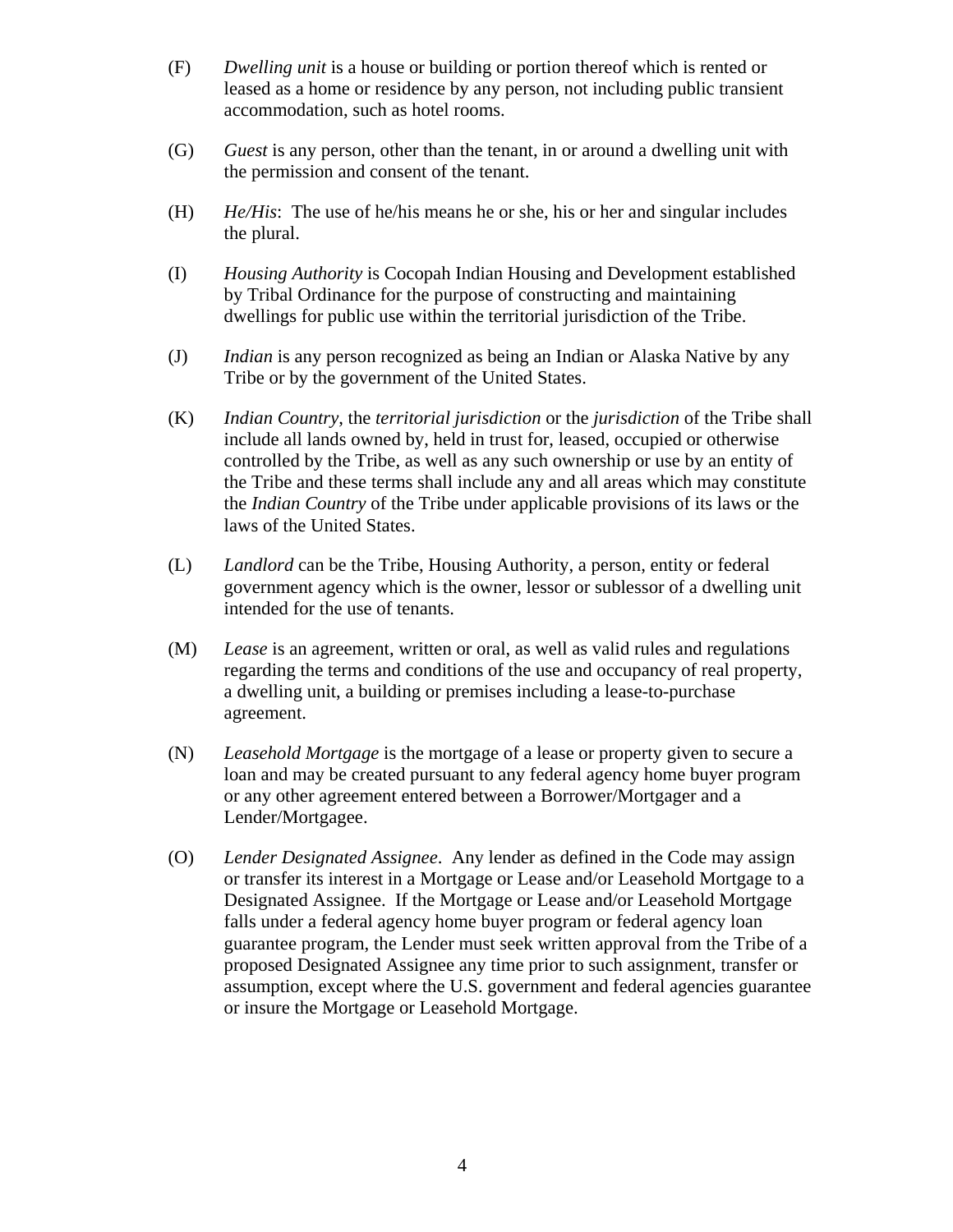- (P) *Lender/Mortgagee* is any private lending institution established to primarily loan funds and not to invest in or purchase properties, the Tribe, the Housing Authority or a U.S. government agency which loans money, guarantees or insures loans to a Borrower for construction, acquisition or rehabilitation of a home. It is also any lender designated assignee(s) or successor(s) of such Lender/Mortgagee.
- (Q) *Lessee* is a tenant of a dwelling unit, user and/or occupier of real property or the home buyer under any governmental or private mortgage program.
- (R) *Lessor* is the legal, beneficial or equitable owner of property under a Lease. Lessor may also include the heir(s), successor(s), executor(s), administrators(s) or assign(s) of a lessor.
- (S) *Mobile home* is a structure designed for human habitation and for being moved on a street or highway. Mobile home includes pre-fab, modular and manufactured homes. Mobile home does not include a recreational vehicle or a commercial coach.
- (T) *Mortgage* is a lien as commonly given to secure advances on, or the unpaid purchase of a building or land, and may refer both to a security instrument creating a lien, whether called a mortgage, deed of trust, security deed, or other term, as well as the credit instrument, or note, secured thereby.
- (U) *Mortgage Foreclosure Proceeding* is a proceeding to foreclose the interest of the Borrower(s)/Mortgagor(s), and each person or entity claiming through the Borrower(s)/Mortgagor(s), in real property, a building, or in the case of a Leasehold Mortgage, a Lease for which a Mortgage has been given under any governmental or private home purchase program.
- (V) *Mortgagee/Lender* see Lender/Mortgagee.
- (W) *Mortgagor/Borrower* see Borrower/Mortgagor.
- (X) *Nuisance* is the maintenance or allowance on real property of a condition which one has the ability to control and which unreasonably threatens the health and safety of the public or neighboring land users or unreasonably and substantially interferes with the ability of neighboring property users to enjoy the reasonable use and occupancy of their property.
- (Y) *Owner* is any person or entity jointly or individually having legal title to all or part of land or a dwelling, including the legal right to own, manage, use or control a dwelling unit under a mortgage, long-term lease, or any other security arrangement.
- (Z) *Person* includes the Tribe, Cocopah Indian Housing and Development, an individual or organization and where the meaning of a portion of this Code requires, it means a public agency, corporation, partnership or any other entity.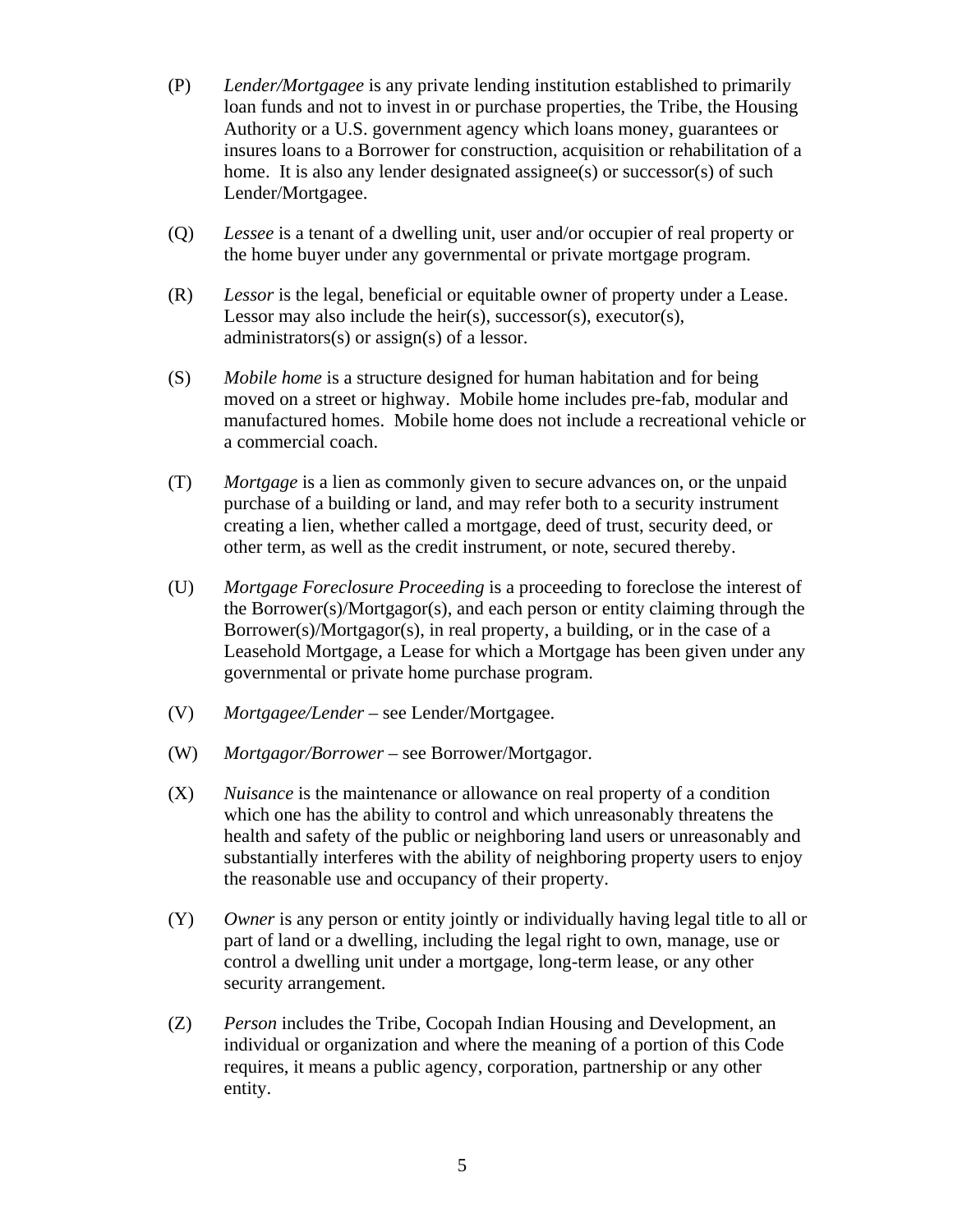- <span id="page-8-0"></span>(AA) *Premises* is a dwelling unit and the structure of which it is a part and all facilities and areas connected with it, including grounds, common areas and facilities intended for the use of tenants or the use of which is reserved for tenants.
- (BB) *Rent* is all periodic payments to be made to a landlord or lessor under a lease.
- (CC) *Rental Agreement* see Lease.
- (DD) *Reservation* is the Cocopah Reservation in the State of Arizona.
- (EE) *Shall* for the purposes of this Code will be defined as, mandatory or must.
- (FF) *Subordinate Lienholder* is the holder of any lien, including a subsequent mortgage, perfected subsequent to the recording of a Mortgage under this Code, except the Tribe shall not be considered a subordinate lienholder with respect to any claim regarding a tribal tax on real property.
- (GG) *Tenant* is the lessee(s), sublessee(s) or person(s) entitled under a lease to occupy a dwelling unit to the exclusion of others.
- (HH) *Tribal Court* is the Court as established by the laws of this Tribe or such body as may now or hereafter be authorized by the laws of the Tribe to exercise the powers and functions of a Court of law.
- (II) *Tribal Recording Clerk* is the director of the Tribal Real Estate program or such other person designated by the Tribe to perform the recording functions required by this document or any deputy or designee of such person.
- (JJ) *Tribe* is the Cocopah Tribe.

# **SECTION 2 LANDLORD/TENANT RESPONSIBILITIES AND REMEDIES**

#### **§2-1 Rental Agreements**

- (A) Effect of Rental Agreements. The provisions of this Code, as well as the applicable laws identified in §1-4, establish the minimum rights and responsibilities of any landlord and tenant on the Cocopah Reservation. Unless inconsistent rental agreements may supplement these minimum rights and responsibilities.
- (B) Terms Prohibited in Rental Agreements. No rental agreement shall provide that the tenant agrees: (1) to waive or forfeit his rights or remedies under this Code or any other applicable laws as identified in §1-4; (2) to permit the landlord to dispossess a tenant without a court order; (3) to pay a late charge prior to the expiration of the grace period set forth in  $\S 3-1(A)$ ; (4) to pay the landlord's attorneys fees, except an agreement in writing may provide that attorneys fees may be awarded to prevailing party in the event of court action; or (5) to exculpation or limitation of any liability of the landlord arising under law or to indemnify the landlord for that liability or the costs connected therewith. A provision prohibited by this subsection shall be unenforceable.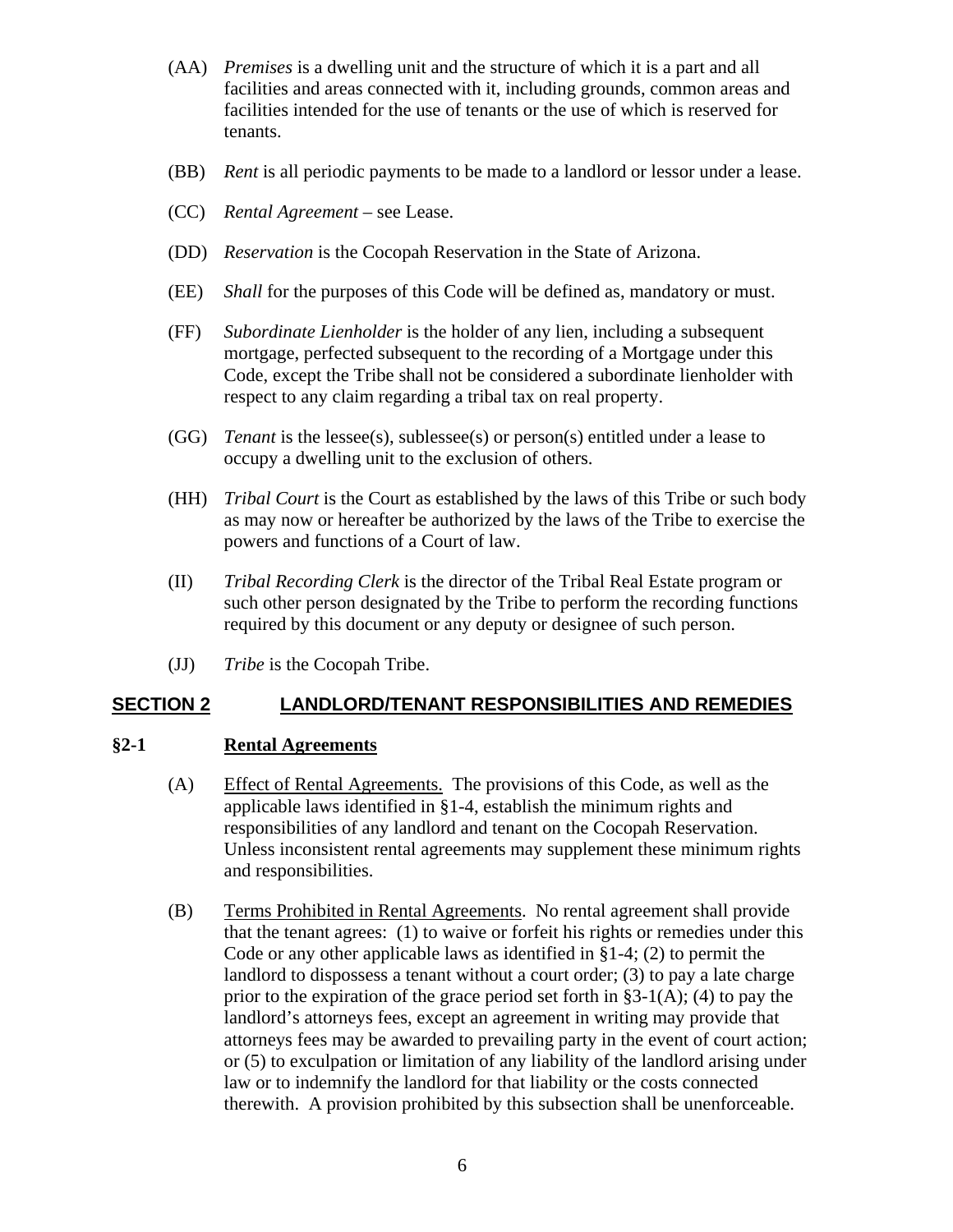- <span id="page-9-0"></span>(C) Term of Tenancy. In the absence of a definite term in a rental agreement, the tenancy shall be month-to-month.
- (D) Payment of Rent. In the absence of definite terms in the rental agreement, rent is payable at the landlord's office, place of business or residence. In the absence of definite terms, the amount of rent shall be the fair market rental value of the premises.

#### **§2-2 Rules and Regulations**

- (A) The landlord may promulgate rules and regulations regarding the use and occupancy of the premises.
- (B) Such rules and regulations are enforceable against the tenant only of: (1) their purpose is to promote the convenience, safety or welfare of the tenants in the premises, preserve the landlord's property from abusive use or make a fair distribution of services and facilities held out for all the tenants generally: (2) the rules and regulations are reasonably related to the purpose for which they are adopted; (3) the rules and regulations apply to all tenants in the premises in fair manner; (4) the rules and regulations are sufficiently explicit in their prohibition, direction or limitations of the tenant's conduct and fairly inform him of what he shall, or shall not do, to comply; and (5) the tenants has notice of the rules and regulations at the time he enters into the rental agreement or when they are adopted.

#### **§2-3 Landlord Responsibilities**

Except as otherwise provided in a rental agreement or a mutual help occupancy agreement, each landlord subject to the provisions of this Code shall:

- (A) Maintain the premises in a habitable condition in compliance with applicable building and housing codes materially affecting health and safety.
- (B) Make all necessary repairs and maintain the premises in a habitable condition.
- (C) Maintain the common areas.
- (D) Ensure tenant access to the premises.
- (E) Maintain in good condition and safe working order all electrical, plumbing, sanitary, heating, ventilating, air-conditioning, and other facilities and appliances, where such matters are not the responsibility of the tenant.
- (F) Provide and maintain receptacles for the disposal of ash, garbage, rubbish, and other waste.
- (G) Provide running water, hot water, and heat in accordance with applicable building and housing codes, except to the extent the tenant is required to provide such services or utilities for himself.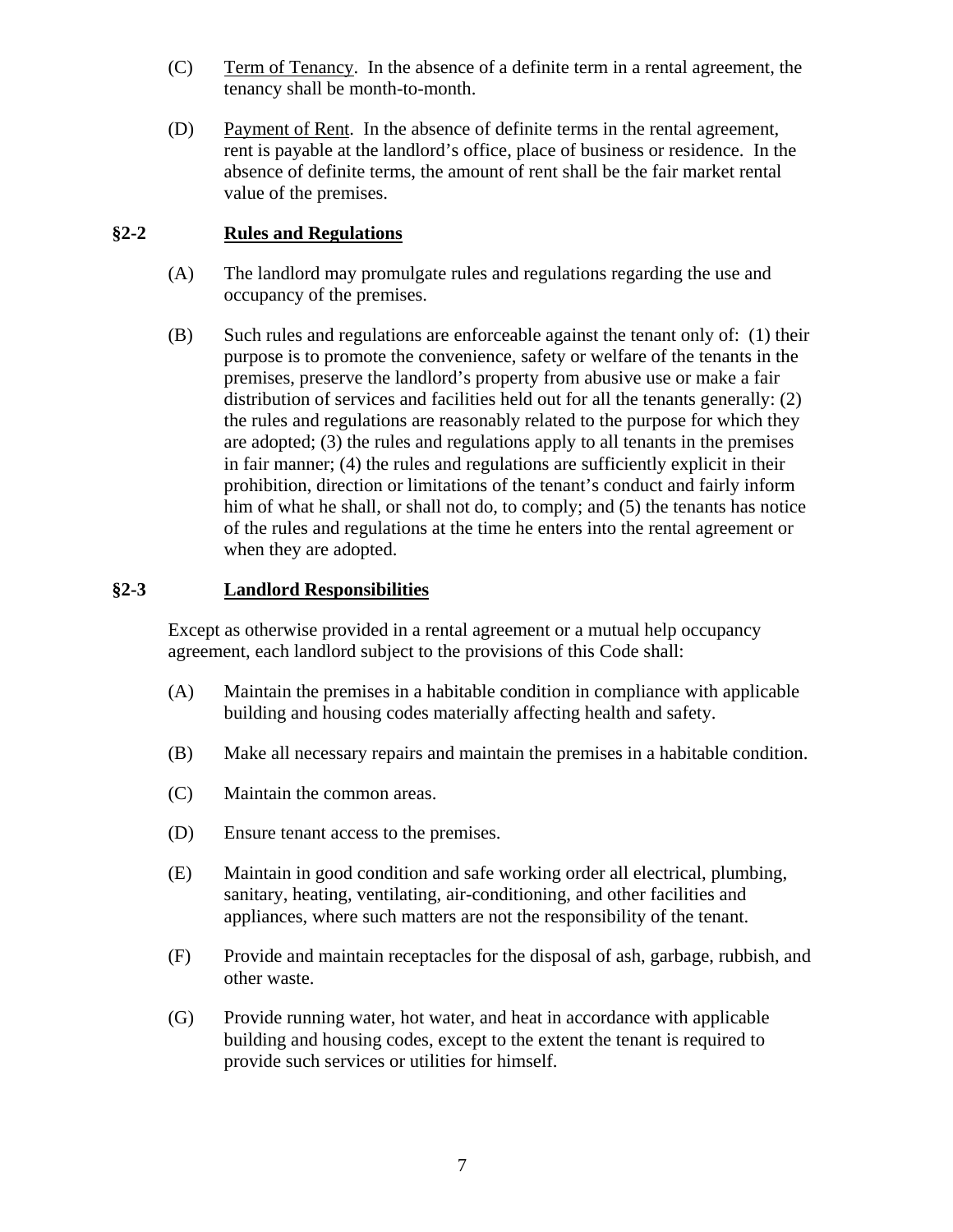<span id="page-10-0"></span>(H) Provide the name, address, and telephone number of the person responsible for receiving rent notices and demands under this Code, the person authorized to manage the premises, the owner of the premises or his agent, and the person responsible for making the repairs.

#### **§2-4 Tenant Responsibilities**

Expect as otherwise provided in a rental agreement or a mutual help occupancy agreement, each tenant subject to the provisions of this Code shall:

- (A) Pay rent without demand or notice at the time and place agreed upon by the parties.
- (B) Immediately notify the landlord of any damages to the premises.
- (C) Keep the premises reasonably clean and dispose of all ashes, garbage, rubbish, junk and abandoned vehicles in a proper, sanitary and safe manner.
- (D) Use all electrical, plumbing, sanitary, heating, ventilating, air-condition, and other facilities and appliances which are part of the premises and the property of the landlord, in a proper, safe sanitary and reasonable manner.
- (E) Refrain from destroying, defacing, damaging or removing any part of the premises or common areas and to require guests to act in like manner.
- (F) Pay reasonable charges and cost for the repair of damages, other than normal wear and tear, to the premises or common areas caused by the tenant or his guests, or to repair such damages as required under the rental agreement, within thirty (30) calendar days of such damage.
- (G) Conduct himself, and require his guests to conduct themselves, in a manner which does not disturb the quiet and peaceful enjoyment of other tenants or residents or cause a breach or disturbance of the peace.
- (H) Not give up the possession of the premises to others, assign a lease arrangement or sublease the premises or any portion thereof without the prior written consent of the landlord.
- (I) Use the premises only for residential purposes, and not to use the premises or permit its use for any other purpose, including illegal conduct or any other activity which may harm the physical or social environment of the premises or area around it.
- (J) Abide by all the rules and regulations promulgated by the landlord in accordance with §2-2 of this Code.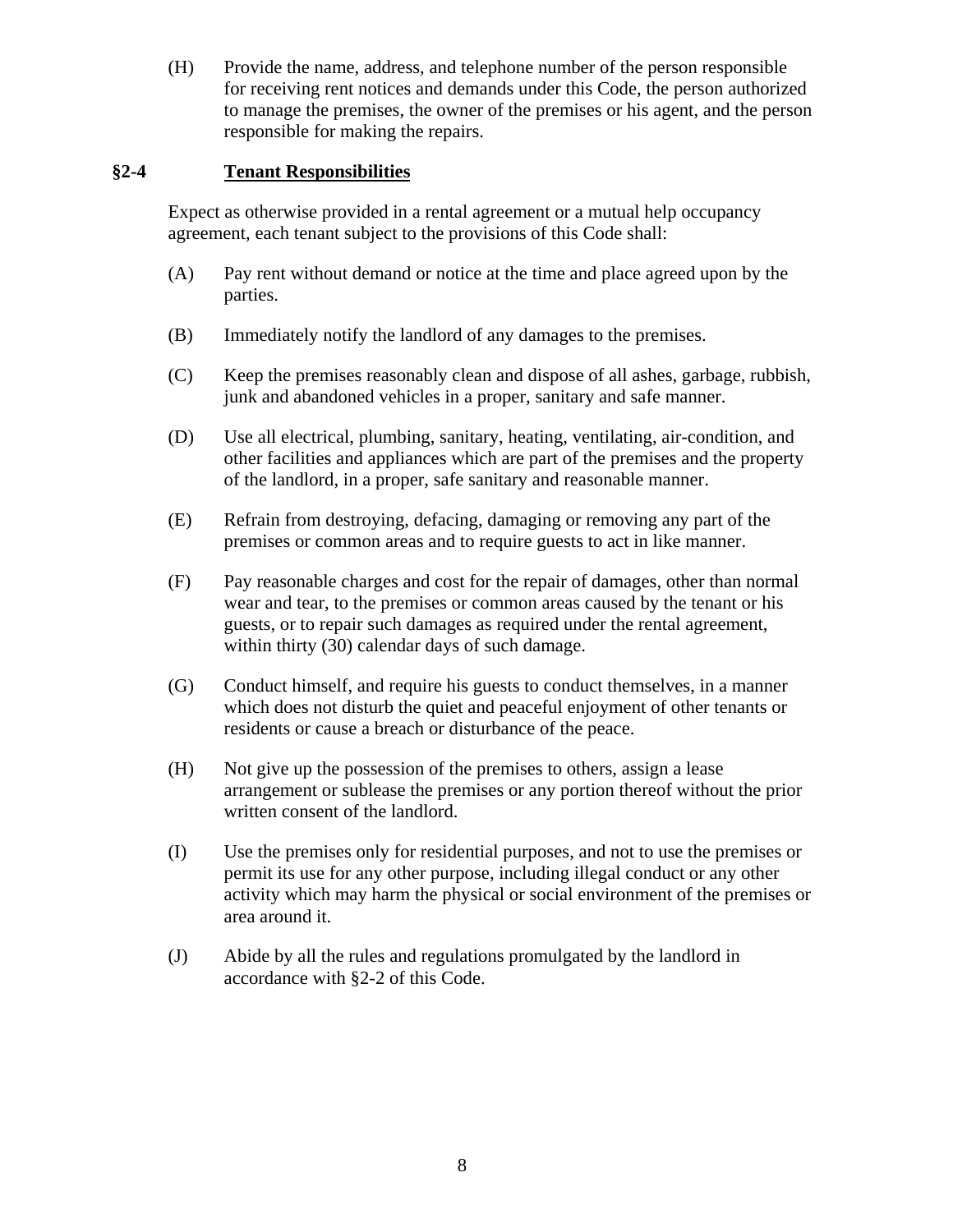<span id="page-11-0"></span>(K) Provide the landlord access to the Premises to perform maintenance and repairs, inspect the Premises, supply necessary or agreed services, or show the Premises to prospective buyers or tenants, provided that such access shall be at reasonable times when the tenant is present, and upon reasonable written or oral notice from the landlord, except in emergency situations where the health, safety or welfare of the tenant or the tenant's neighbors is in immediate danger or where the tenant consents. No tenant who unreasonably denies access to a landlord for these purposes may pursue an action or grievance on the grounds that any services or repairs were not provided.

#### **§2-5 Tenant Remedies**

- (A) Except as provided in the Code, if there is material noncompliance by the landlord with the rental agreement, including a material falsification of the written information provided to the tenant, the tenant may deliver actual notice to the landlord specifying the acts and omissions constituting the breach and that the rental agreement will terminate upon a date not less than ten (10) days after receipt of such notice if the breach is not remedied in ten (10) days. If there is a noncompliance by the landlord with §2-3 materially affecting health and safety, the tenant may deliver a written notice to the landlord specifying the acts and omissions constituting the breach and that the rental agreement will terminate upon a date not less than five (5) days after receipt of the notice if the breach is not remedied in five (5) days. For the purposes of this section, material falsification shall include availability of the unit, except when a holdover tenant is in illegal possession or in violation of the rental agreement, the condition of the premises and any current services as represented by the landlord in writing as well, as any written representation regarding future utility services and the designation of the party responsible for the payment of utility service. The rental agreement shall terminate and the dwelling unit shall vacated as provided in the notice subject to the following:
	- (1) If the breach is remediable by repairs or the payment of damages or otherwise and the landlord adequately remedies the breach prior to the date specified in the notice, the rental agreement shall not terminate.
	- (2) The tenant may not terminate for a condition caused by the deliberate or negligent act or omission of the tenant, a member of the tenant's family or other person on the premises with the tenant's consent.
- (B) Except as provided in this Code, the tenant may recover damages and obtain injunctive relief for any noncompliance by the landlord with the rental agreement or this Code.
- (C) The remedy provided in subsection B of this section is in addition to any right of the tenant arising under subsection A of this section.
- (D) If the rental agreement is terminated, the landlord shall return all security recoverable by the tenant under this Code.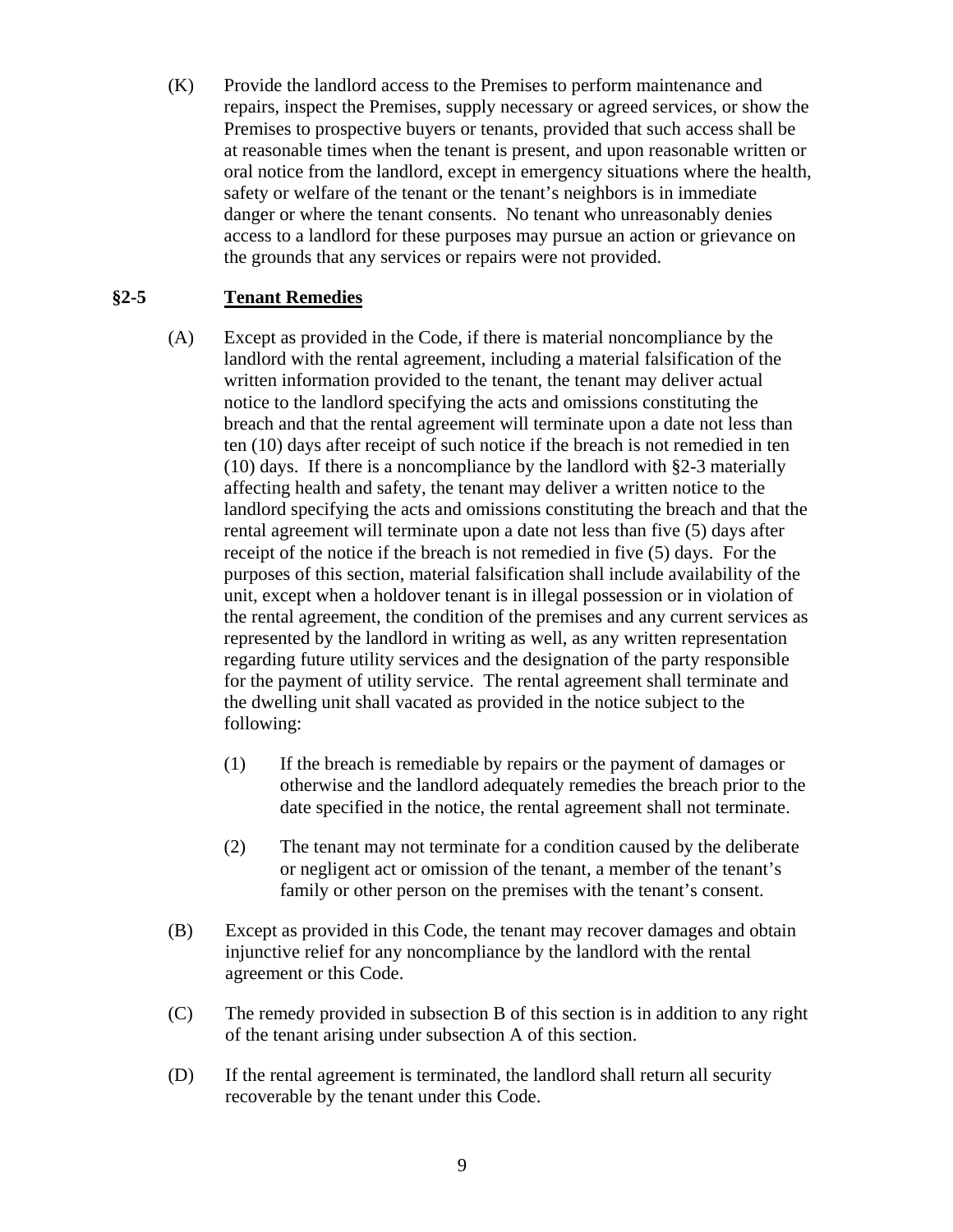# <span id="page-12-0"></span>**§2-6 Landlord Remedies**

Where a tenant has committed serious or repeated violations of his responsibilities as set fourth in §2-4 of this Code, the landlord may institute an action in the Tribal Court seeking an order compelling the tenant to comply with his responsibilities as set forth in §2-4, an award of money damages, attorneys fees and costs and/or such other relief in law or equity as the Tribal Court may deem just and proper.

#### **§2-7 Abandoned Premises**

- (A) If the premises is abandoned after the time prescribed in subsection H of this section, the landlord shall send the tenant a notice of abandonment by certified mail, return receipt requested, addressed to the tenant's last known address and to any of the tenants alternate addresses known to the landlord. The landlord shall also post a notice of abandonment on the door to the premises or any other conspicuous place on the property for five (5) days.
- (B) Five (5) days after notices of abandonment has been both posted and mailed, the landlord may retake the premises and re-rent the premises at a fair rental value if no personal property remains in the premises. After the landlord retakes the premises, money held by the landlord as a security deposit is forfeited and shall be applied to the payment of any accrued rent and other reasonable costs incurred by the landlord by reason of the tenant's abandonment.
- (C) If the tenant abandons the premises, the landlord shall make reasonable efforts to rent it at a fair rental. If the landlord rents the premises for a term beginning prior to the expiration of the rental agreement, it is deemed to be terminated as of the date the new tenancy begins. If the landlord fails to use reasonable efforts to rent the premises at a fair rental or if the landlord accepts the abandonment as a surrender, the rental agreement is deemed to be terminated by the landlord as of the date the landlord has notice of the abandonment. If the tenancy is from month to month or week to week, the term of the rental agreement for this purpose shall be deemed to be a month or a week, as the case may be.
- (D) After the landlord has retaken possession of the premises, the landlord may store the tenant's personal possessions in the unoccupied premises that was abandoned by the tenant, in any other available unit or any storage space owned by the landlord or off the premises if the premises or storage space is not available. The landlord shall notify the tenant of the location of the personal property in the same manner prescribed in subsection A of this section.
- (E) The landlord shall hold the tenant's personal property for a period of sixty (60) days after the landlord's declaration of abandonment. The landlord shall use reasonable care in holding the tenant's personal property. If the landlord holds the property for this period and the tenant makes no reasonable effort to recover it, the landlord may sell the property, retain the proceeds and apply them toward the tenant's outstanding rent or other costs which are covered in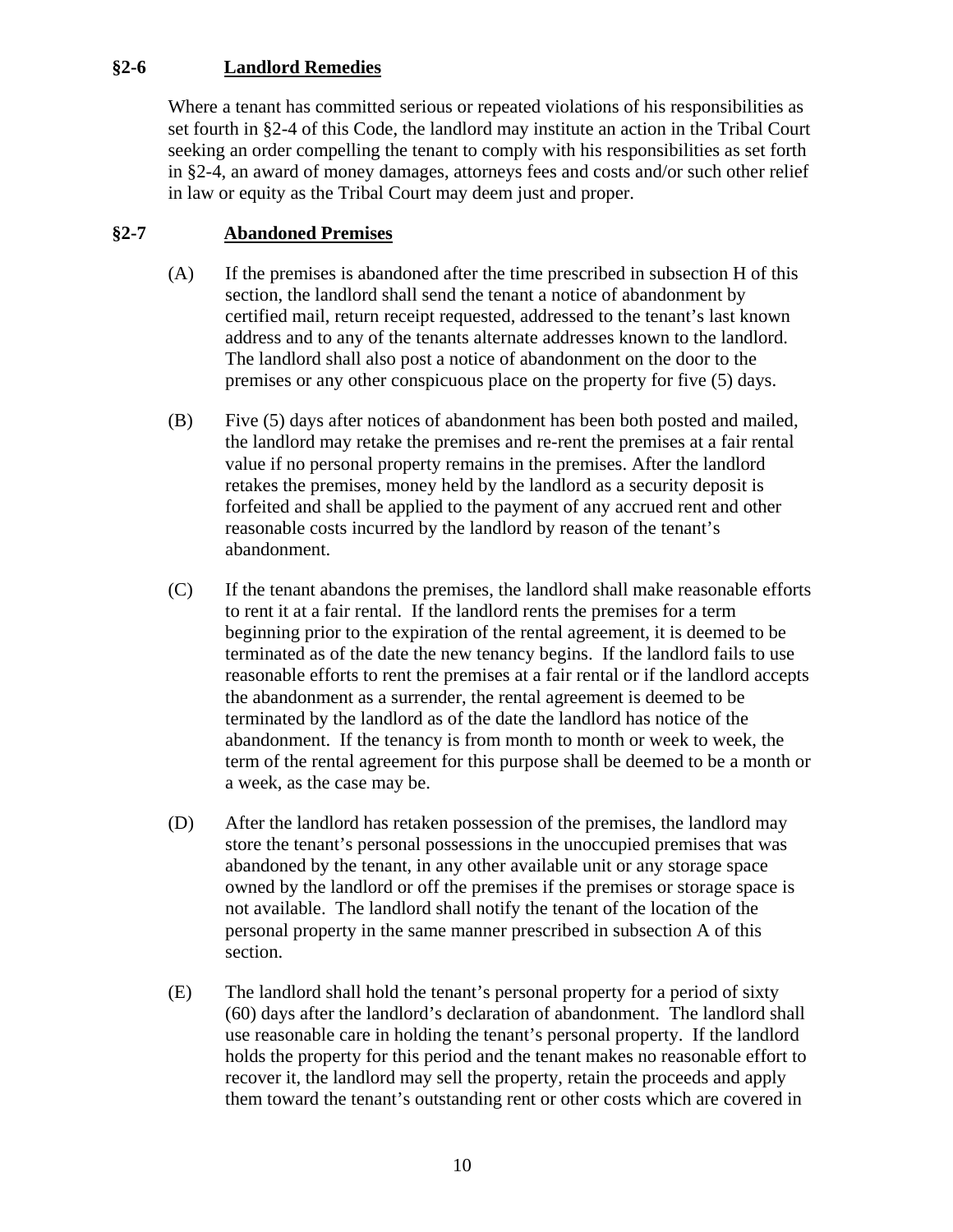<span id="page-13-0"></span>the lease agreement or otherwise provided for in this Code and have been incurred by the landlord due to the tenant's abandonment. Any excess proceeds shall be mailed to the tenant at the tenant's last known address. A tenant does not have any right of access to that property until the actual removal and storage costs have been paid in full, except that the tenant may obtain clothing and tools, apparatus and books of a trade or profession and any identification or financial documents, including all those related to the tenant's immigration status, employment status, public assistance or medical care. If provided by a written rental agreement, the landlord may destroy or otherwise dispose of some or all of the property if the landlord reasonably determines that the value of the property is so low that the cost of moving, storage and conducting a public sale exceeds the amount that would be realized from the sale.

- (F) For a period of twelve (12) months after the sale the landlord shall:
	- (1) Keep adequate records of the outstanding and unpaid rent and the sale of the tenant's personal property.
	- (2) Hold any excess proceeds which have been returned as undeliverable for the benefit of the tenant.
- (G) If the tenant notifies the landlord in writing on or before the date the landlord sells or otherwise dispose of the personal property that the tenant intends to remove the personal property from the dwelling unit or the place of safekeeping, the tenant have five (5) days to reclaim the personal property. To reclaim the personal property the tenant must only pay the landlord the cost of removal and storage for the period the tenant's personal property remained in the landlord's safekeeping.
- (H) In this section "abandonment" means either the absence of the tenant from the Premises, without notice to the landlord for at least seven (7) days, if rent for the premises is outstanding and unpaid for ten (10) days and there is no reasonable evidence other than the presence of the tenant's personal property that the tenant is occupying the residence, or the absence of the tenant for at least five (5) days, if the rent for the premises is outstanding and unpaid for five (5) days and none of the tenant's personal property is in the premises.

#### **§2-8 Acceptance of Partial Payment**

A landlord is not required to accept a partial payment of rent or other charges. A landlord accepting a partial payment of rent or other charges retains the right to proceed against a tenant only if the tenant agrees in a contemporaneous writing to the terms and conditions of the partial payment with regard to continuation of the tenancy. The written agreement shall contain a date on which the balance of the rent is due. The landlord may proceed as provided in this Code against a tenant in breach of this agreement or any other breach of the original rental agreement.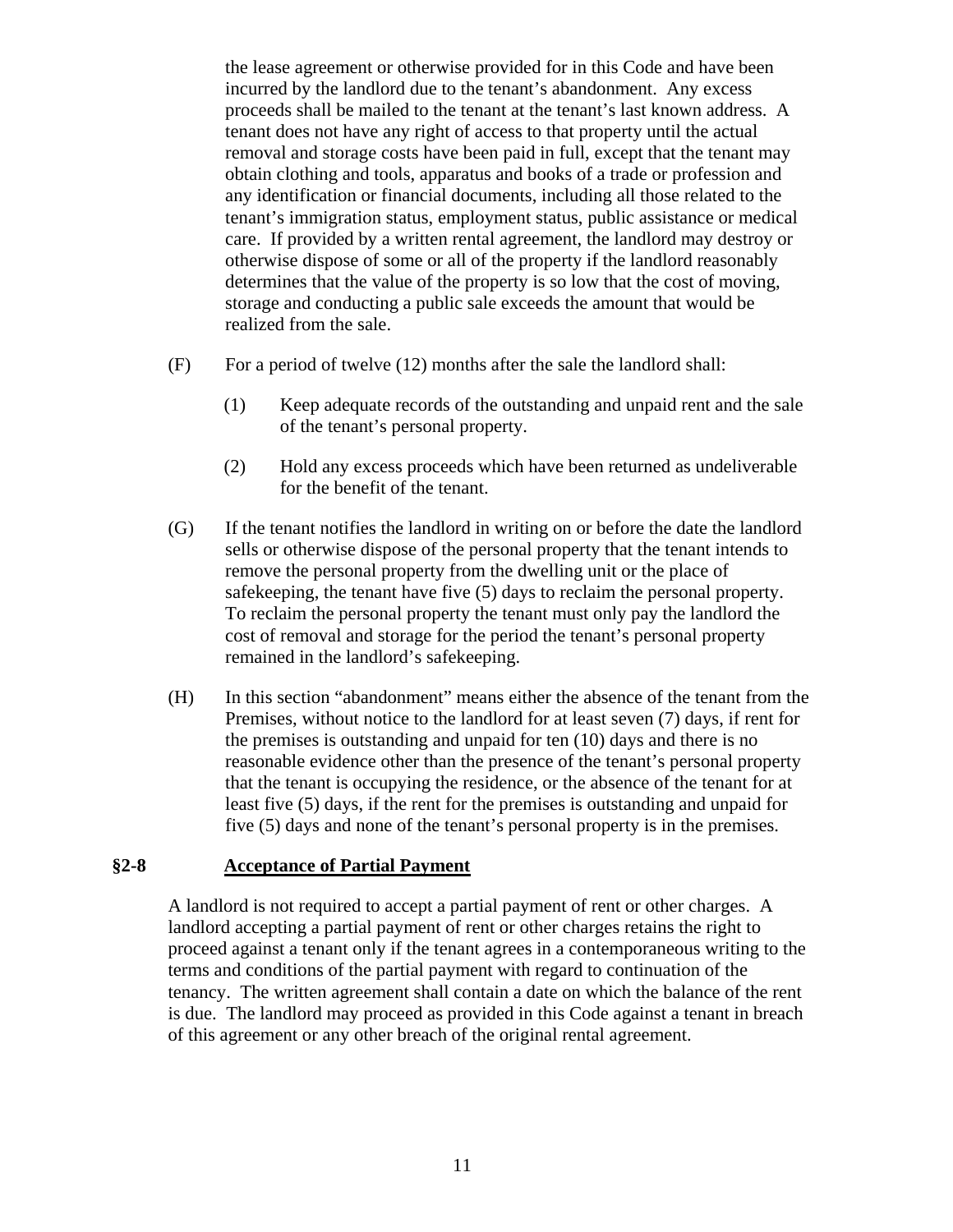# <span id="page-14-0"></span>**SECTION 3 GROUNDS FOR EVICTION/NOTICE TO QUIT/PRE-EVICTION OPTIONS**

#### **§3-1 Grounds for Eviction**

A tenant may be evicted for the following:

- (A) Nonpayment of rent under an agreement for the lease, purchase or occupation of premises when such payments are not made within ten (10) calendar days of the due date, or ten (10) calendar days following the first day of the month in a month-to-month tenancy.
- (B) Any arrearage in costs or damage which is thirty (30) calendar days or more past due. The receipt by the landlord of partial payments under an agreement shall not excuse the payment of any balance due upon demand.
- (C) Nuisance, damage or destruction to the premises, injury to person, interference with other tenants' peaceful and quiet enjoyment of their premises or damage or destruction to common areas and property.
- (D) Serious or repeated violations of the rental agreement, any reasonable rules or regulations adopted in accordance with §2-2 of this Code or any applicable building or housing codes. For the purposes of this Code repeated violations shall mean a second or an additional violation.
- (E) Occupation of any Premises without permission or consent of a landlord following any reasonable demand by a landlord or owner to vacate the premises.
- (F) Violation of any term or condition in a rental agreement which do not conflict with the provisions of this Code.
- (G) The entry of a judgment foreclosing a tenant's interest in a Mortgage or Leasehold Mortgage.

#### **§3-2 Notice To Quit Requirements**

- (A) When Notice to Quit is Required. When a landlord desires to obtain possession of a premises for any grounds or reason as set forth in §3-1, the landlord shall give written notice to the tenant to quit possession of such premises.
- (B) Statement of Grounds for Eviction. The notice to quit shall be addressed to the tenant of the premises and shall state the grounds or reasons for termination of the tenancy and the date by which the tenant is required to quit possession of the premises.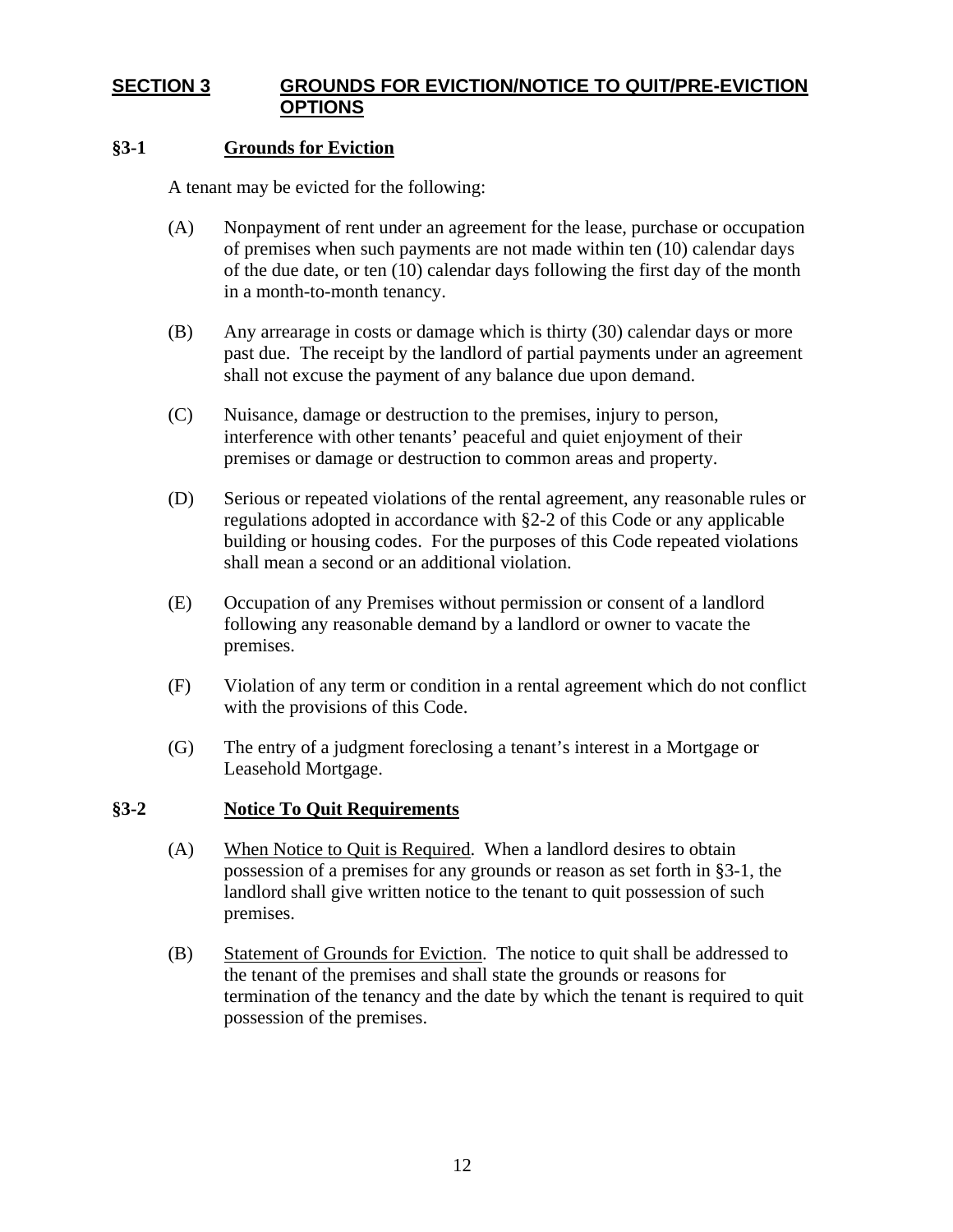- <span id="page-15-0"></span>(C) Form of Notice. The notice shall be in writing substantially in the following form: "I (or we) hereby give you notice that you are to quit possession or occupancy of the premises now occupied by you at (here insert the address or other reasonable description of the location of the premises), on, or before the (here insert the date) for the following reason (here insert the grounds or reasons for the notice to quit possession). Signed, (here insert the signature, name and address of the landlord, and the date).
- (D) Time Requirements for Notice. The notice must be delivered within the following periods of time:
	- (1) No less than seven (7) calendar days prior to the date to quit specified in the notice for any failure to pay rent or other payments required by the agreement.
	- (2) No less than three (3) calendar days prior to the date to quit specified in the notice for serious nuisance, serious damage or destruction of property or injury to persons. In situations in which there is an emergency, such as a fire or condition making the premises unsafe or uninhabitable, or in situations involving an imminent or serious threat to public health, safety or the serious violation of any law or ordinance the notice may be a shorter period of time given the nature of the situation.
	- (3) No less than fourteen (14) calendar days in all other situations.
- (E) Cocopah Indian Housing and Development Termination Notice. When the landlord is Cocopah Indian Housing and Development, the termination notice from Cocopah Indian Housing and Development shall qualify as the notice to quit under this section so long as the time requirements of the Authority's termination notice are at least as long as the time requirements set forth in §3- 3(D) of this Code.
- (F) Right to Cure. Upon receipt of a notice to quit, the tenant has the right to cure, repair or rectify the grounds or reasons set forth in a notice to quit prior to the time set forth in §3-2(D) of this Code. If the tenant timely and adequately cures the grounds or reasons set forth in the notice to quit the rental agreement shall be reinstated.

#### **§3-3 Service of the Notice to Quit**

Any notice to quit must be delivered to the tenant in the following manner:

- (A) Delivery must be made by an adult person.
- (B) Delivery will be effective when it is:
	- (1) Personally delivered to a tenant with a copy mailed to the tenant by certified mail, return receipt requested, or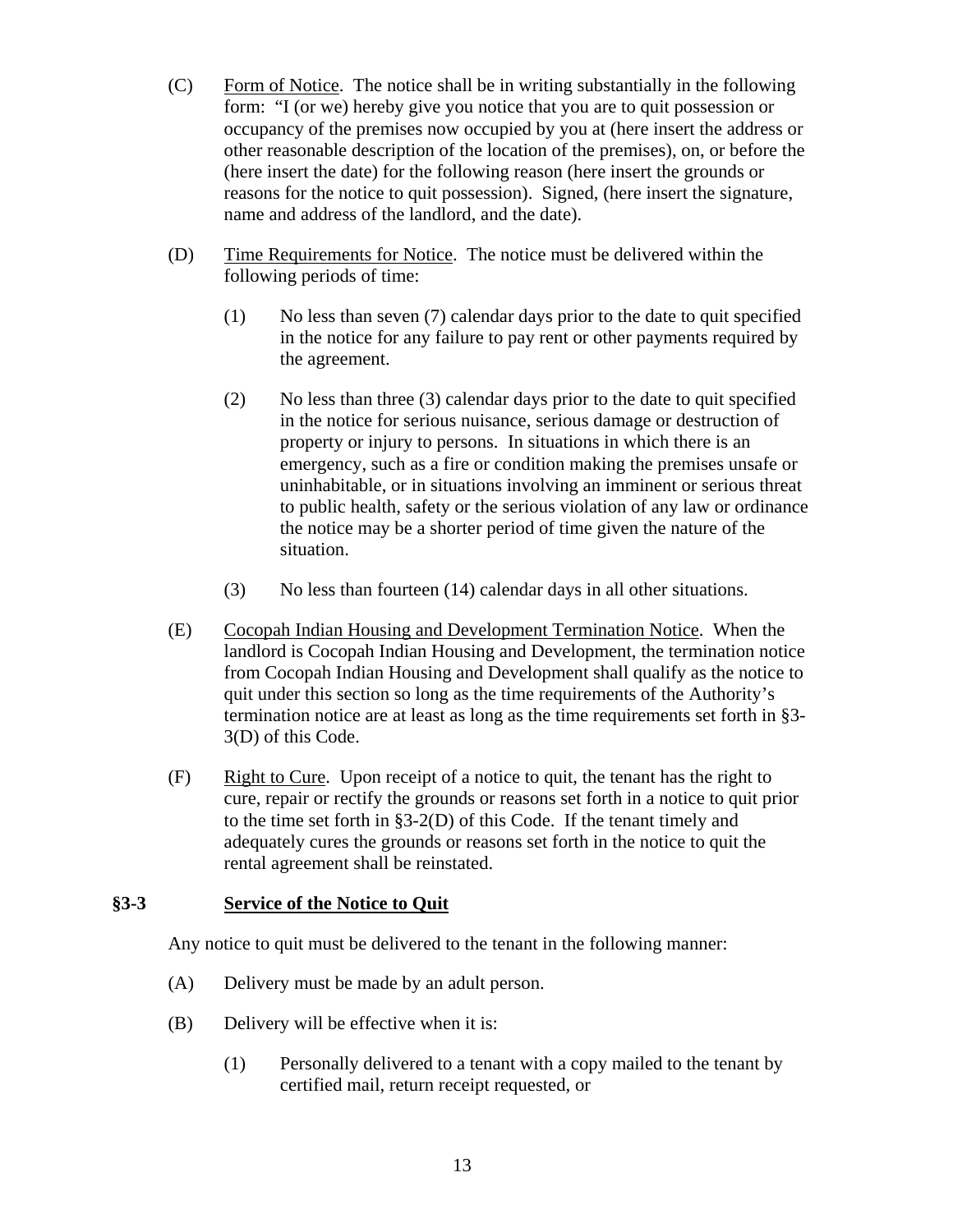- <span id="page-16-0"></span>(2) Personally delivered to an adult living in the premises with a copy mailed to the tenant by certified mail, return receipt requested, or
- (3) Personally delivered to an adult, agent or employee of the tenant with a copy mailed to the tenant by certified mail, return receipt requested.
- (C) If the notice cannot be given by means of personal delivery, or tenant cannot be found, the notice may be delivered by means of:
	- (1) Securely posting a copy of the notice to the main entry door of the premises in a secure manner, and by posting a copy of the notice in a public place near the premises, including a tribal office, public store, or other commonly-frequented place and by mailing a copy certified mail, return receipt requested addressed to the tenant at the tenant's last known address.
- (D) The person giving notice shall retain a copy of this notice and proof of service.
- (E) For the purpose of this Code any notice sent by certified mail, return receipt requested a tenant's last known address shall be presumed to be delivered to the tenant.

# **§3-4 Pre-Eviction Options**

- (A) Negotiated Settlement. After a notice to quit is served upon a tenant, the landlord and tenant may engage in discussions to avoid proceedings to evict and to settle the issues between the parties. The agreement to enter into discussions will not affect the rights of the parties unless the parties reach an agreement to waive any of their rights.
- (B) Stay of Proceedings. Where the parties mutually agree in good faith to proceed with such discussions, and judicial eviction procedures have been initiated, the Tribal Court will stay such proceedings until it is notified by one by one or both parties that a hearing is required or that a settlement has been reached.
- (C) Settlement Options. In discussing and negotiating an settlement the parties may consider, but are not limited to the following options:
	- (1) The parties may employ the use of advocates or attorneys;
	- (2) The parties may employ the use of a mediator or conciliator;
	- (3) The parties may agree to arbitrate the issues in binding arbitration;
	- (4) The parties may agree to barter for services and goods, or to any other means of securing a fair exchange of rental for the use of the premises;
	- (5) The parties may agree to dismiss the matter;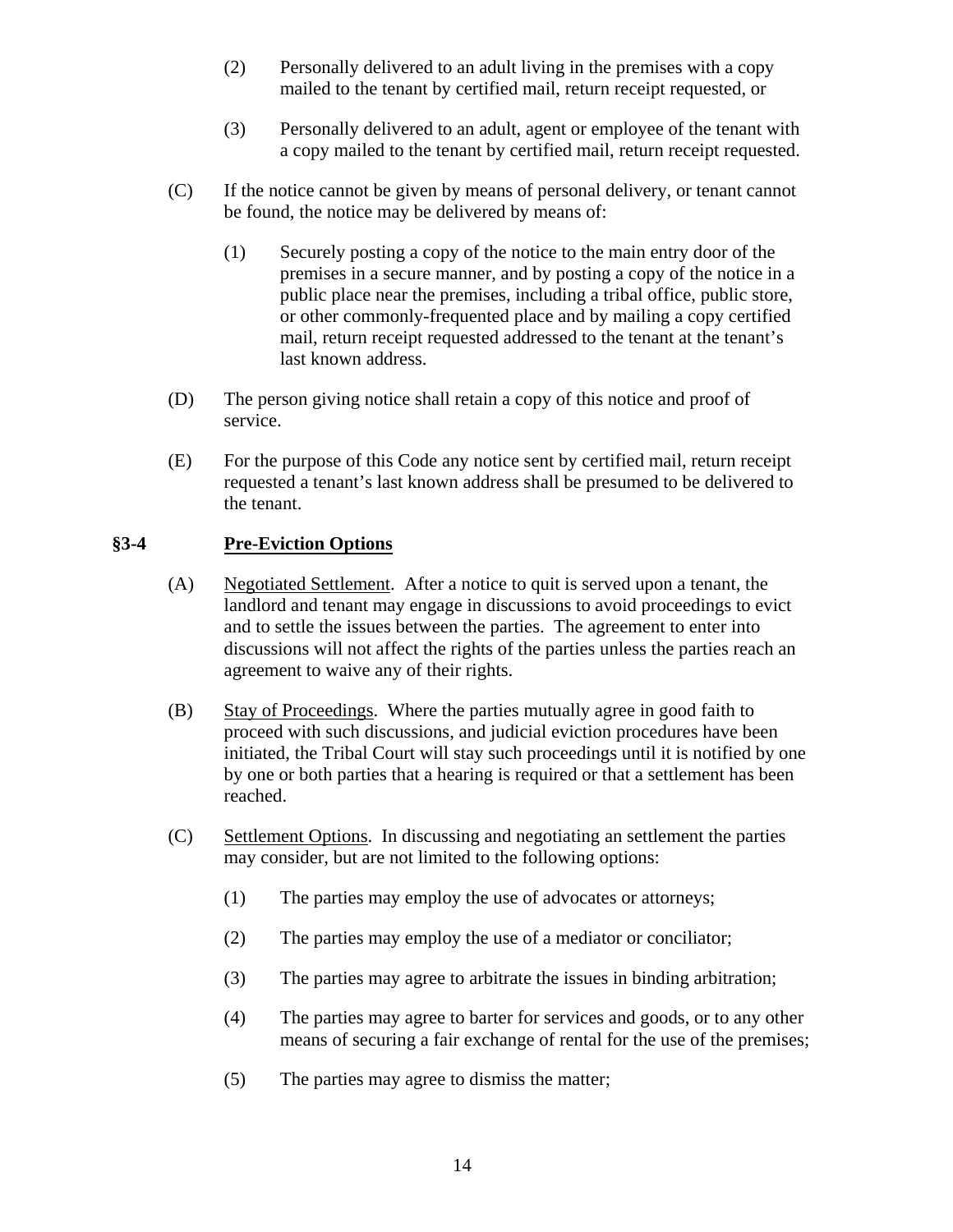(6) The parties may agree to stipulate to a judgment to be entered by the Court.

# <span id="page-17-0"></span>**SECTION 4 JUDICIAL EVICTION PROCEDURES**

#### **§4-1 Complaint**

If, after the date set forth in the notice to quit for the tenant to quit possession of the premises, the tenant has not quit possession, the landlord may file a complaint in the Tribal Court for eviction and such other relief as the Court may deem just and proper. The complaint shall state:

- (A) The name of the tenant and adult tenant(s) against whom the suit is brought;
- (B) A description of the rental agreement, if any;
- (C) The address or reasonable description of the location of the premises;
- (D) The grounds for eviction;
- (E) A statement showing that the notice to quit and any required termination notices have been served in accordance with this Code or other applicable law; and
- (F) A statement of the relief demanded, including any claim(s) for possession of the premises, damages, fees, costs or other special relief.

#### **§4-2 Action Upon Filing Complaint**

- (A) The summons shall be issued on the day the complaint is filed and shall command the person against whom the complaint is made to appear and answer the complaint at the time and place named which shall be not more than fourteen (14) nor less than seven (7) days from the date of the summons. The tenant is deemed to have received the summons three (3) days after the summons is mailed if personal service is attempted and within one day of issuance of the summons a copy of the summons is conspicuously posted on the main entrance of the tenant's residence and on the same day the summons is sent by certified mail, return receipt requested, to the tenant's last known address. The summons in an eviction action shall be served at least two (2) days before the day assigned for trial. Service of process in this manner shall be deemed the equivalent of having served the tenant in person for the purposes of awarding a money judgment for all rent, damages, costs and attorney fees due.
- (B) For good cause shown, the trial may be postponed by the Tribal Court for not more than five (5) days.
- (C) In addition to determining the right to actual possession, the Court may assess damages, attorney fees and costs as prescribed by law.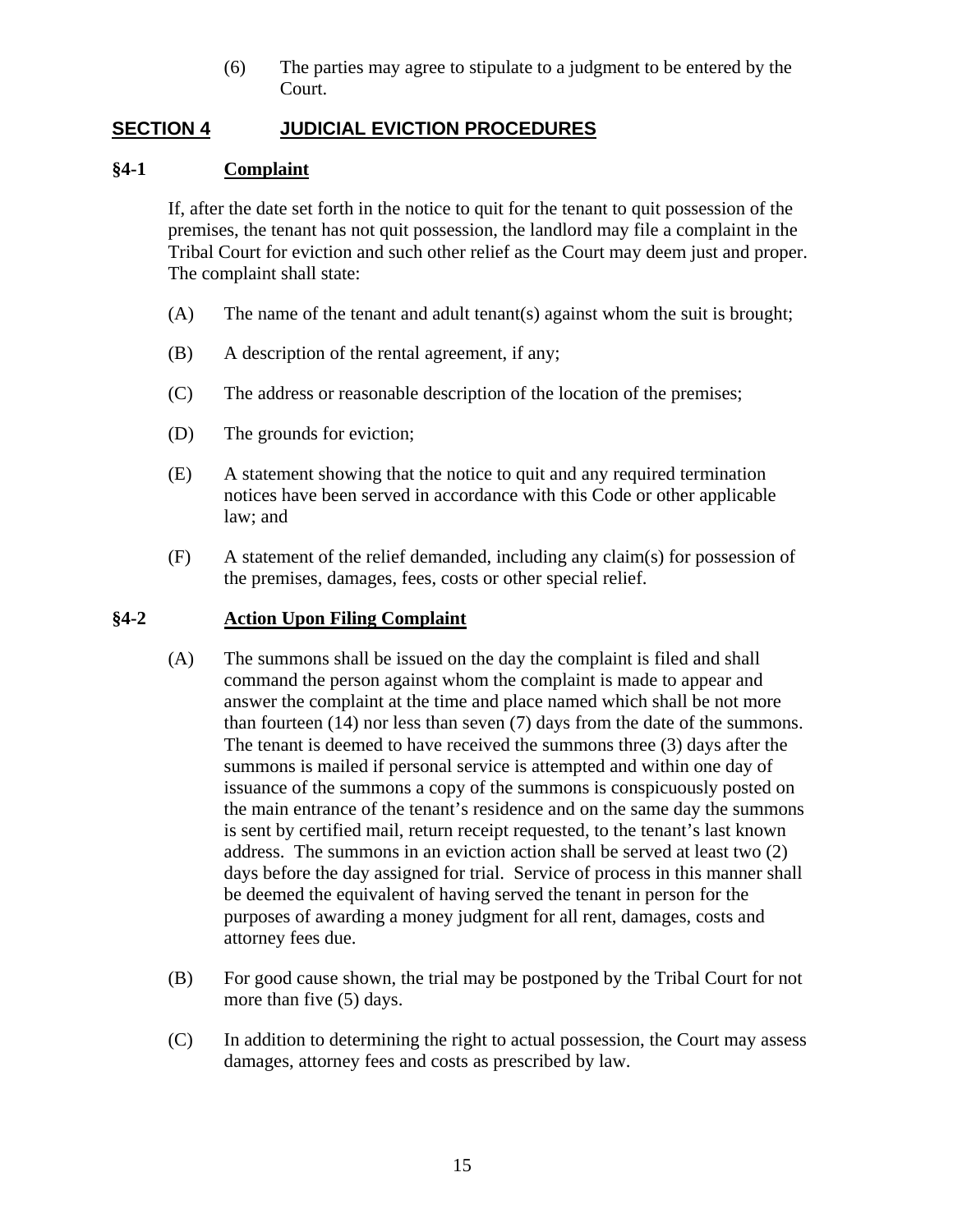- <span id="page-18-0"></span>(D) If a complaint is filed alleging a material and irreparable breach pursuant to  $§3-2(D)(2)$ , the summons shall be issued as provided in subsection (A) of this section, except that the trial date and return date shall be set no later than five (5) days following the filing of the complaint. If after the hearing the Court finds by preponderance of the evidence that the material and irreparable breach did occur, the Court shall order restitution in favor of the landlord not less than twenty-four (24) hours nor more than five (5) days later.
- (E) If the tenant is found guilty, the Court shall give judgment for the landlord for restitution of the premises, for any late charges stated in the rental agreement and for attorney fees and costs.
- (F) If the tenant is found not guilty, judgment shall be given for the tenant against the landlord for the tenant's attorneys fees and costs.

# **§4-3 Defenses**

- (A) The Court shall grant the landlord the relief authorized in this Code, unless it appears by the evidence that:
	- (1) The premises are uninhabitable to the extent the premises are a serious hazard to human health and safety.
	- (2) The landlord has failed or refused to make repairs without good cause which are his responsibility after a reasonable written demand by a tenant to do so, and the repairs are necessary for the habitability of the premises.
- (B) There are monies due and owing to the tenant because he has made repairs to the premises which are the obligation of the landlord, and the landlord failed or refused to make the repairs after no less than thirty (30) days written notice to the landlord. Such sums may be a defense to a complaint for eviction, but only to the extent that such sums set off monies owed by tenant to the landlord. A tenant may be evicted if he fails or refuses to pay the remainder of the rental value after the deduction of any costs or repairs.

# **§4-4 Evidence**

Evidence in proceedings under this Code shall be according to the following provisions:

- (A) All evidence may be admitted which can be shown to be relevant and material to the case.
- (B) Fairness will dictate the decision of the judge on challenges to admissibility of evidence.
- (C) The Court may avail itself of any recognized and authoritative materials, books or documents as guidance in reaching a decision on the admissibility of evidence.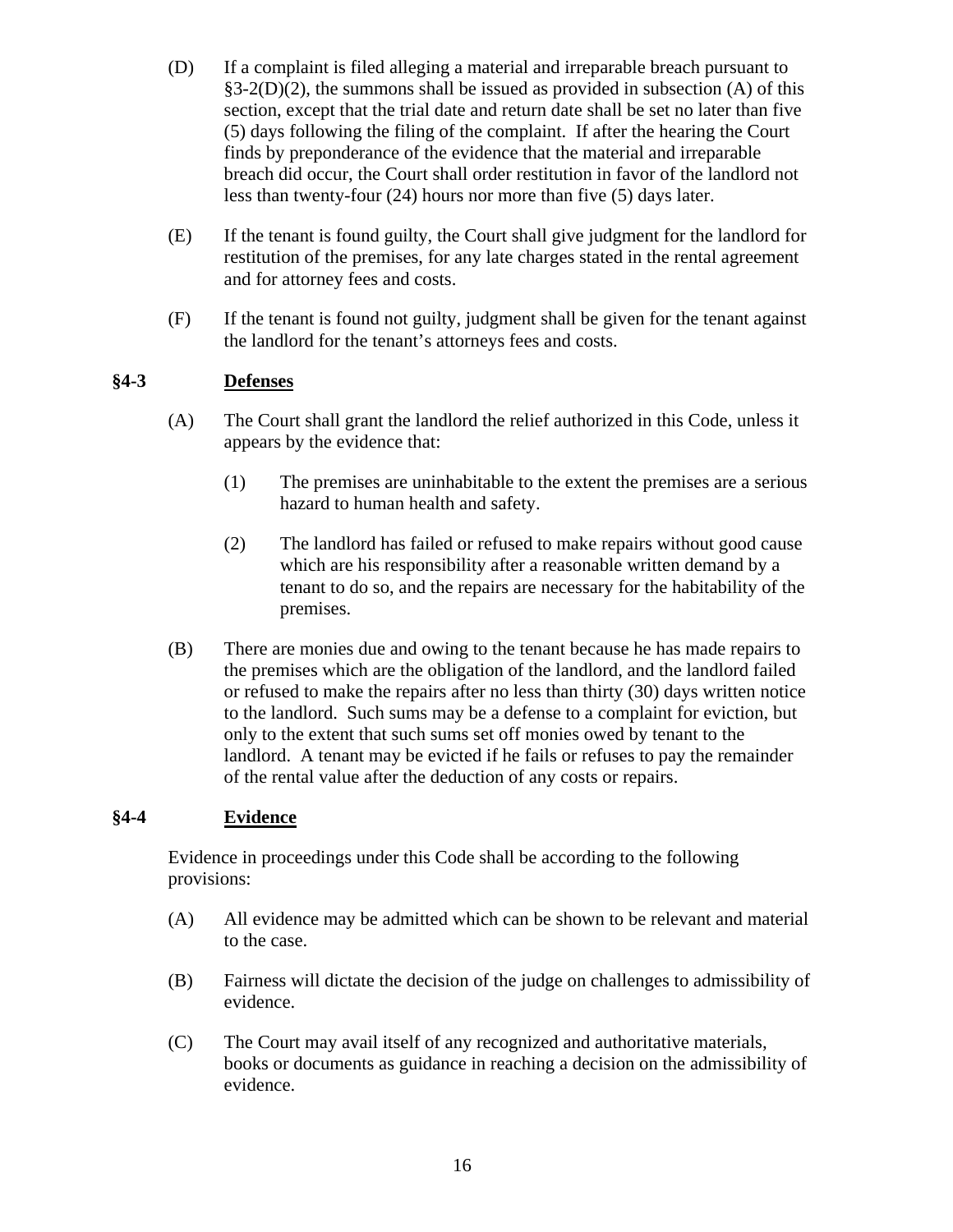- <span id="page-19-0"></span>(D) Evidence of customs and traditions of the Cocopah Tribe may be admitted.
- (E) Hearsay objections will not be permitted to procedurally deny the Court access to reasonable reliable information which would aid in reaching a decision. Where a hearsay objection is made, the court will make an independent determination of the competency of the evidence which is sought to be offered. Objections may be overruled where facts indicate that the evidence is relevant and material and reasonably competent under the circumstances. Hearsay evidence may be freely admitted where all parties to the out of Court statement are present before the Court and qualified to testify as to the statement made.
- (F) At the discretion of the Judge, evidence may be excluded if it's probative value is outweighed by the risk that in admission will create a substantial risk of undue prejudice; confusion mislead a jury or unfairly surprise the opposing party.
- (G) Upon request of a party, the Court make take judicial notice, of specific facts which are so certain as not to be subject to reasonable dispute.

# **§4-5 Burden of Proof**

The burden of proof in all proceedings under this Code shall be preponderance of the evidence.

# **§4-6 Judgment**

- (A) Within five (5) calendar days of the date of lodging a form of Judgment the Court shall grant and enter judgment and the judgment shall grant all relief that the parties are entitled to as of the date of the judgment. The judgment may:
	- (1) Order the immediate eviction of a tenant and delivery of the Premises to the landlord;
	- (2) Grant actual damages as provided in the agreement of the parties or this Code, including interest;
	- (3) Order the parties to carry out an obligation required by law;
	- (4) Establish a payment plan for the tenant;
	- (5) Order rent payments out of per capita payments or through garnishment, execution or attachment;
	- (6) Establish a Power of Attorney in another person/agency or fulfill rights or obligations of either landlord or tenant;
	- (7) Remediate the action in part or in whole;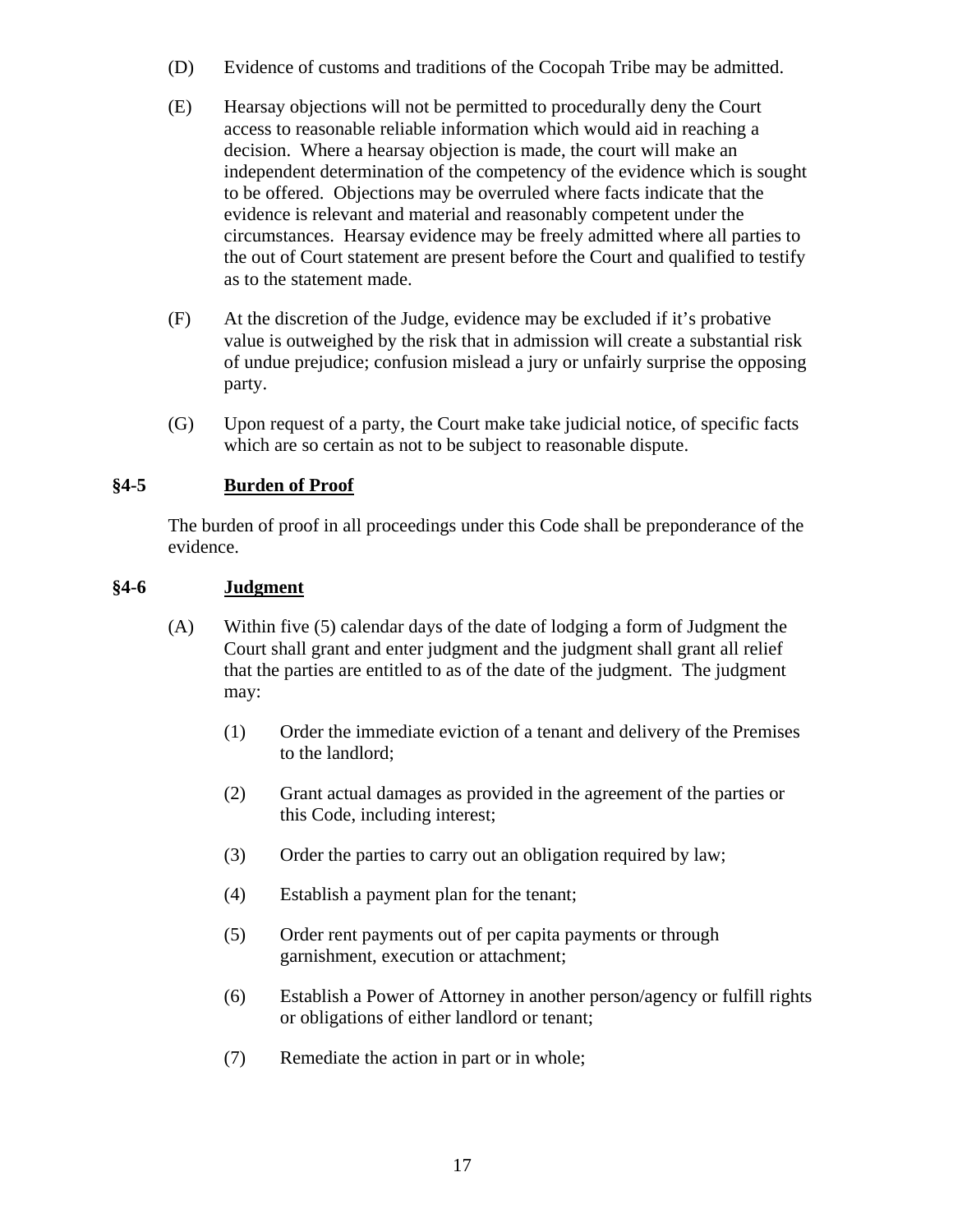- <span id="page-20-0"></span>(8) Order the payment of attorney s' fees and costs as authorized by law or agreement;
- (9) Order the parties into negotiations as provided in Section 1-3-4 of this Code; or
- (10) Grant any relief provided in this Code or allowed in law or equity.
- (B) If a tenant fails to appear in person or in writing on, or before, the date of hearing, the Court shall enter judgment on behalf of the landlord following a hearing to determine whether the requested relief should be granted and the relief that should be granted.

# **§4-7 Execution of Judgment**

Any judgment may be immediately executed, and the judgments and orders of the Court shall be enforced by a duly authorized law enforcement officer or officer of the Court, appointed by the Court for such purpose. Any law enforcement officer shall, upon receipt of an order of the Court, execute the judgment or order made by it within five (5) calendar days of the date of the judgment or order and make a report to the Court on what was done to enforce it.

# **§4-8 Appeals**

Appeals under this Chapter shall be according the general tribal appellate provisions.

# **§4-9 Miscellaneous Complaints and Claims**

Any miscellaneous complaint or claim including a complaint or claim by a tenant which does not fall within the procedures of this Code may be made under the general tribal civil procedure code and/or tribal small claims procedure code

# **§4-10 Writ of Restitution**

Unless otherwise specified in a judgment, a tenant shall have five (5) days from the entry of judgment to vacate the premises. If a tenant fails or refuses to vacate the premises within the time prescribed in the judgment or this section, the Tribal Court shall issue a writ of restitution directing the Cocopah Tribal Police to remove the tenant and the tenant's possessions from the premises.

# **§4-11 No Self-Help Eviction**

Except by mutual consent of the parties, no landlord may compel a tenant to vacate any premises without giving notice to quit, and obtaining a court order as provided in this Code.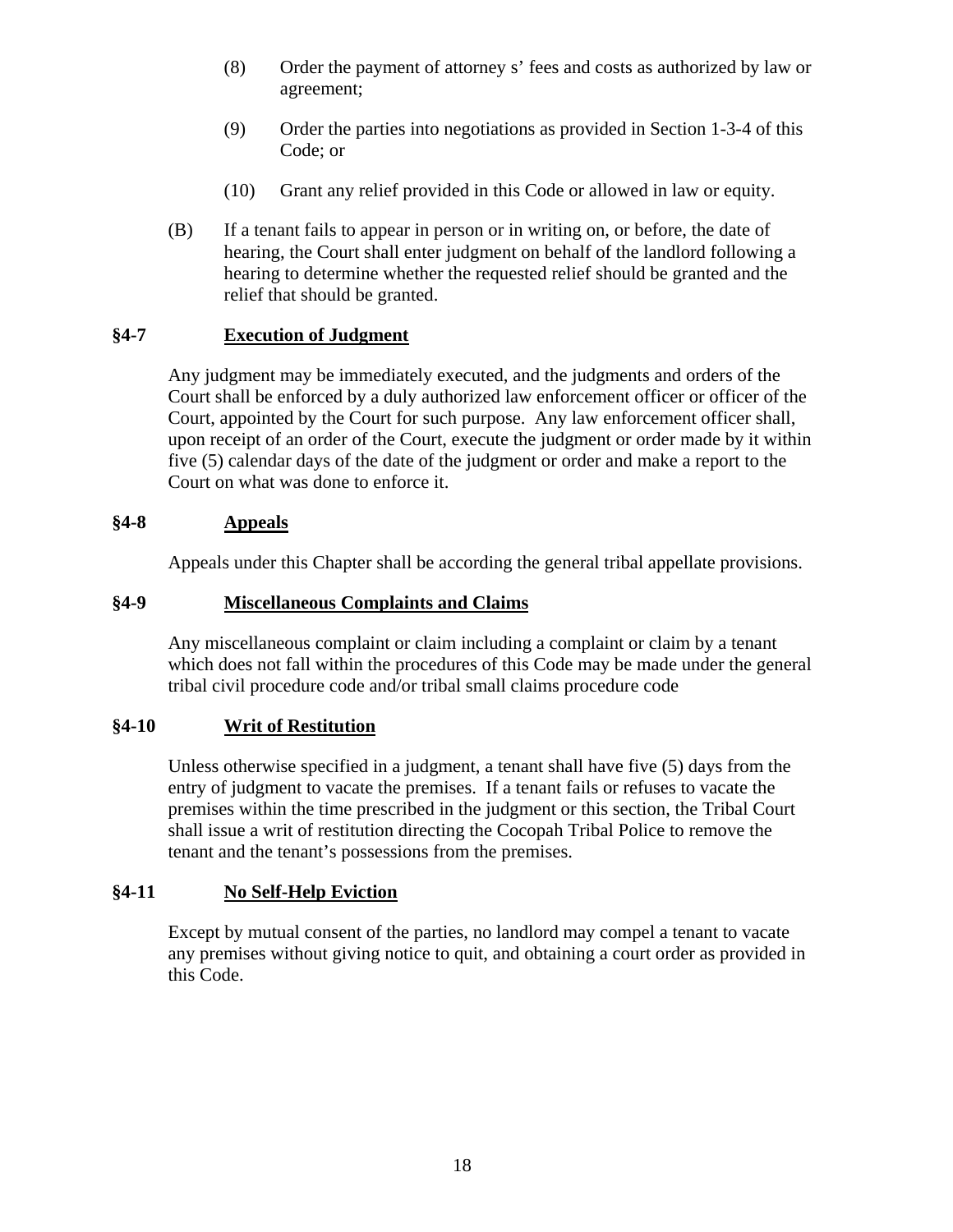# <span id="page-21-0"></span>**§4-12 Security Deposits**

- (A) Security Deposit Limits. A landlord may demand a security deposit of an amount equal to one-hundred dollars (\$100) or one month's periodic rent, whichever is greater. Additional security deposits may be allowed for special circumstances such as animals or pets or a tenant's history of prior damage to a premises.
- (B) Payment of Security Deposit at Termination of Tenancy. No later than ten (10) days after obtaining possession of the premises, the landlord shall pay to the tenant or former tenant the amount of the security deposit that was deposited by the tenant with the landlord less the value of any damages which the landlord incurred as a result of such tenant's failure to comply with the tenant's obligations. Damages shall not include normal wear and tear.
- (C) Action to Reclaim Security Deposit. Any tenant may bring a civil action in Tribal Court to reclaim any part of this security deposit which may be due and which the landlord refuses to return after seven (7) days written notice.

# **SECTION 5 MORTGAGE AND FORECLOSURE**

# **§5-1 Priority**

All mortgages field and recorded with the Bureau of Indian Affairs' Land Titles Records Office in accordance with the recording procedures set forth in this Chapter, including Leasehold Mortgages and loans guaranteed or held by a governmental agency, shall have priority over any lien not perfected at the time of such recording and any subsequent lien or claim except a lien or claim arising from a tribal leasehold tax assessed after the recording of the mortgage.

# **§5-2 Filing and Recording**

- (A) All mortgages and other necessary associated documents relating to Indian Land shall be filed and recorded with the Bureau of Indian Affairs' Land Titles Records Offices in Albuquerque, New Mexico.
- (B) In the event Cocopah Indian Housing and Development participates or acts as an agent in the application, processing or recording of a mortgage or other document, Cocopah Indian Housing and Development shall also maintain a log of each mortgage or other document recorded and shall enter:
	- (1) The name(s) of the Borrower/Mortgagor of each Mortgage;
	- (2) The name(s) of the Lender/Mortgagee of each Mortgage;
	- (3) The name(s) of the grantor(s), grantee(s), or other designation of each party named in any other documents filed or recorded;
	- (4) The date and time of receipt of the mortgage or document;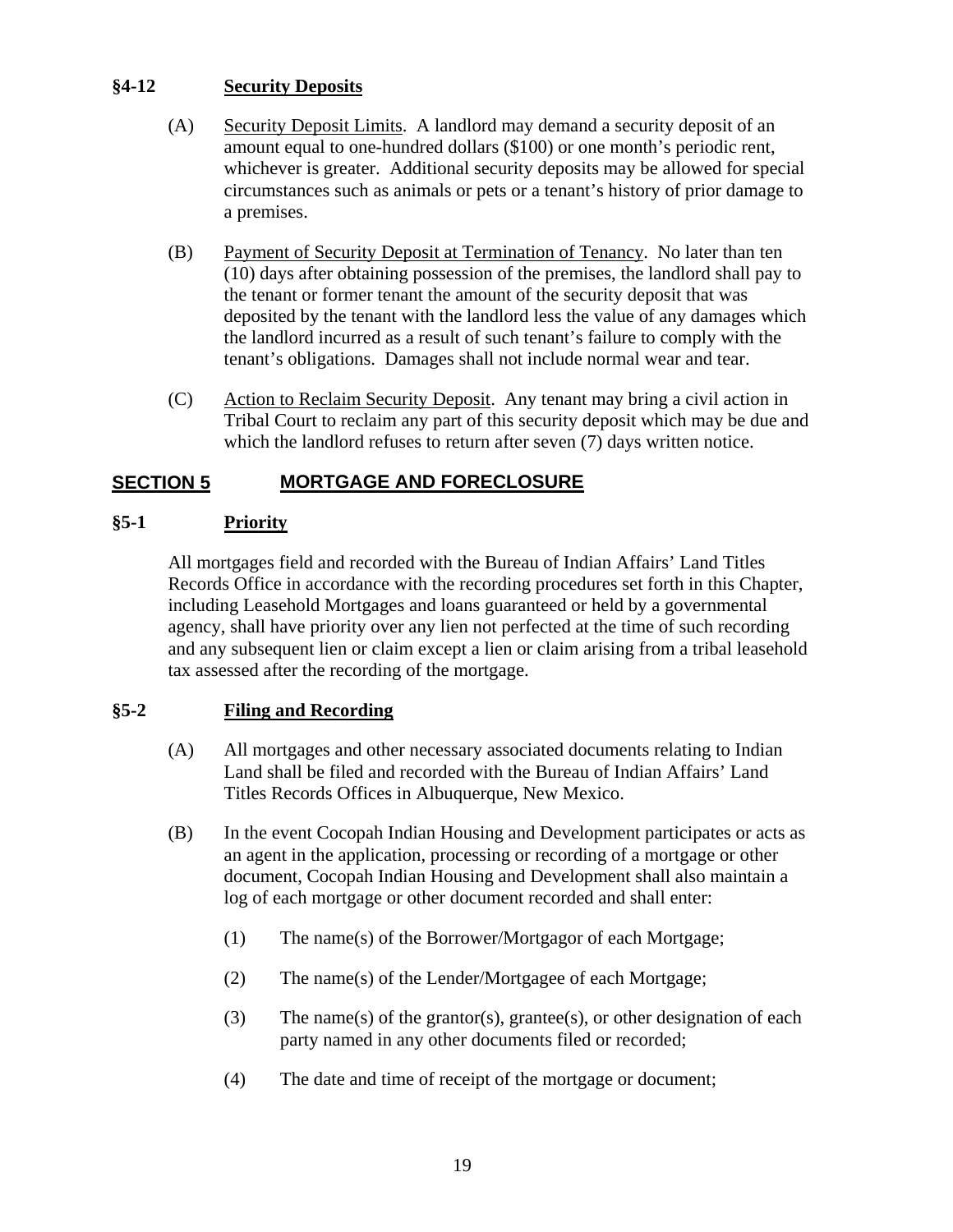- <span id="page-22-0"></span>(5) The filing number assigned by the Land Titles Records Offices; and
- (6) The name or the Supervisor, Manager or designee receiving the mortgage or document.
- (C) The log maintained by Cocopah Indian Housing and Development as set forth in Section 5-2(B) shall be made available for public inspection and copying. Rules for the copying shall be established and disseminated by Cocopah Indian Housing and Development.

#### **§5-3 Foreclosure Proceedings**

- (A) A Borrower/Mortgagor shall be considered to be in default under a mortgage when he is thirty (30) days delinquent on his mortgage payments(s) to the Lender/Mortgagee.
- (B) Upon a mortgage default, the Lender/Mortgagee shall mail by certified mail, return receipt requested a notice to the Borrower/Mortgagor, with a copy to Cocopah Indian Housing and Development, which shall include the following:
	- (1) Advise the Borrower/Mortgagor he or she is more than thirty (30) days delinquent on his mortgage payments to Lender/Mortgagee and the amount necessary to cure the default as of the date of the notice.
	- (2) Advise the Borrower/Mortgagor that information regarding the mortgage default may be given to credit bureaus which may negatively effect a Borrower/Mortgagor's credit rating and ability to obtain future credit;
	- (3) Advise the Borrower/Mortgagor of any home ownership counseling opportunities or programs available through the Lender/Mortgagee
	- (4) Advise the Borrower/Mortgagor that if the Mortgage default is not paid in full within ninety (90) days the Lender/Mortgagee may file a complaint with the Tribal Court to foreclosure the mortgage and obtain possession of the Premises of Dwelling Unit;
	- (5) In addition to the foregoing requirements, the Lender/Mortgagee shall complete the following additional notice requirements when there is a leasehold mortgage:
		- a. Notify the Borrower/Mortgagor that if the leasehold mortgage remains in default for more than ninety (90) days the Lender/Mortgagee may ask the applicable government agency to accept assignment of the leasehold mortgage;
		- b. Notify the Borrower/Mortgagor of the qualifications for any available relief which may be offered by the Lender/Mortgagee and that relief may be available from the applicable governmental agency if the leasehold mortgage is assigned; and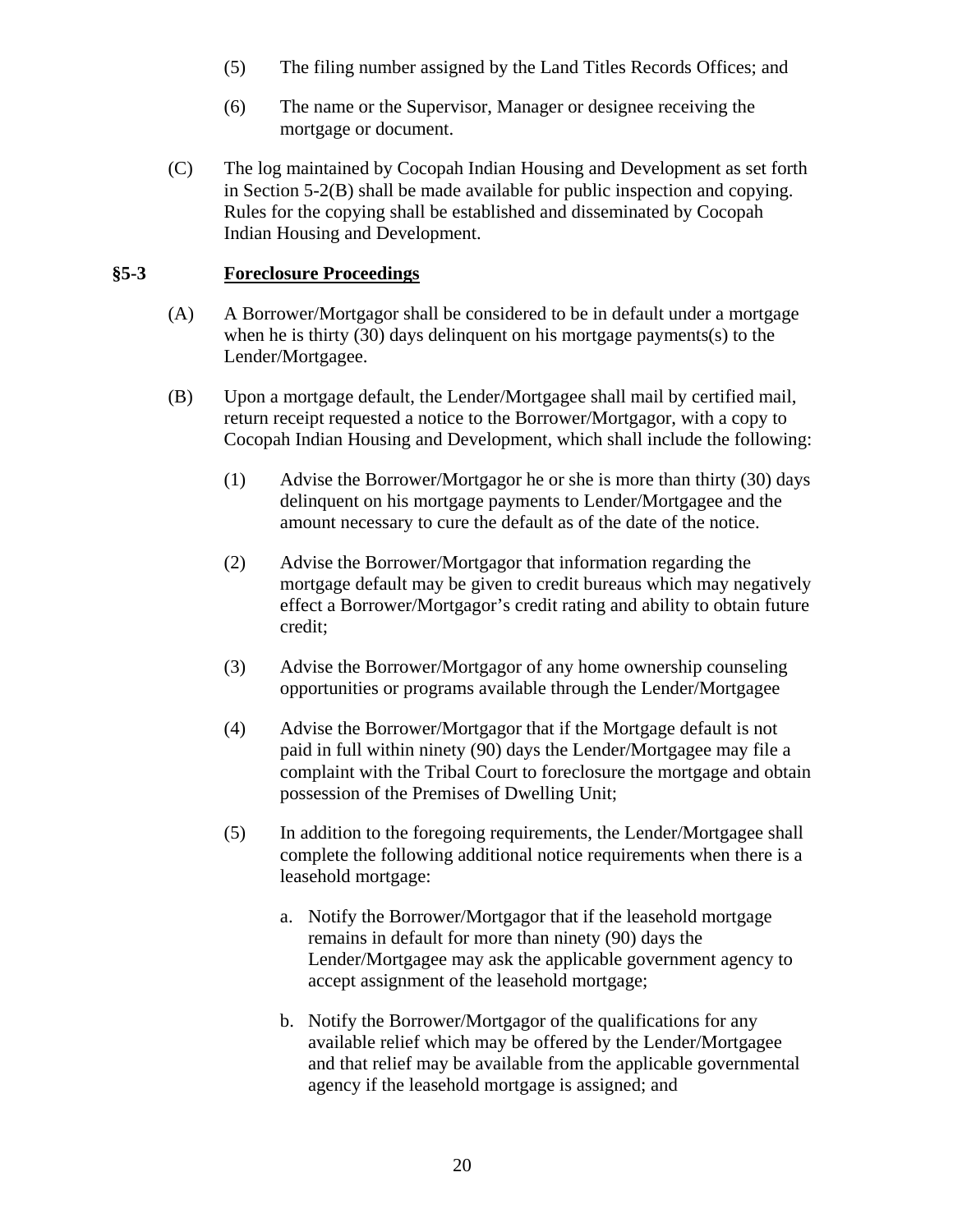- c. Provide the Borrower/Mortgagor with the address of the governmental agency to whom further communication shall be addressed, if any.
- <span id="page-23-0"></span>(C) Ten (10) days prior to the filing of a foreclosure complaint the Lender/Mortgagee shall mail by certified mail, return receipt requested, a notice to the Borrower/Mortgagor, with a copy to Cocopah Indian Housing and Development, in the same form as set forth in Section 5-3(B)(4) except that the ninety (90) days requirement set forth at Sections 5-3(B)(4) and 5-  $3(B)(5)(a)$  shall be replaced with ten  $(10)$  days.
- (D) If a Borrower/Mortgagor has been in default for ninety (90) days, or more, and the Lender/Mortgagee has complied with the requirements set forth in this Section, the Lender/Mortgagee may commence a foreclosure proceeding in the Tribal Court by filing a verified complaint as set forth in Section 5-4 of this Code.

#### **§5-4 Foreclosure Complaint and Summons**

- (A) The verified complaint in a mortgage foreclosure proceeding shall contain the following:
	- (1) The name of the Borrower/Mortgagor and each person or entity claiming through the Borrower/Mortgagor subsequent to the recording of the mortgage, including each Subordinate Lienholder (except the Tribe with respect to a claim for a tribal leasehold tax), as a defendant;
	- (2) A description of the property subject to the Mortgage;
	- (3) A concise statement of the facts concerning the execution of the Mortgage or in the case of Leasehold Mortgage the lease. The facts concerning the recording of the Mortgage of the Leasehold Mortgage. The facts concerning the alleged defaults(s) of the Borrower/Mortgagor and such other facts as may be necessary to constitute a cause of action for foreclosure;
	- (4) True and correct copies of each promissory note, or if a Leasehold Mortgage a copy of the Lease, the Mortgage, or assignment thereof (attached as exhibits); and
	- (5) Any applicable allegations concerning relevant requirements and conditions prescribed in applicable (1) federal statues and regulations (2) tribal codes, ordinance, regulations, this Code; and/or (3) provisions of the Lease of Leasehold Mortgage, or security instrument.
- (B) The complaint shall be filed with the Tribal Court Clerk who shall issue a summons specifying a date and time of appearance for the Borrower/Mortgagor and all other parties.
- (C) The Lender/Mortgagee shall mail a copy of the foreclosure complaint and summons to Cocopah Indian Housing and Development.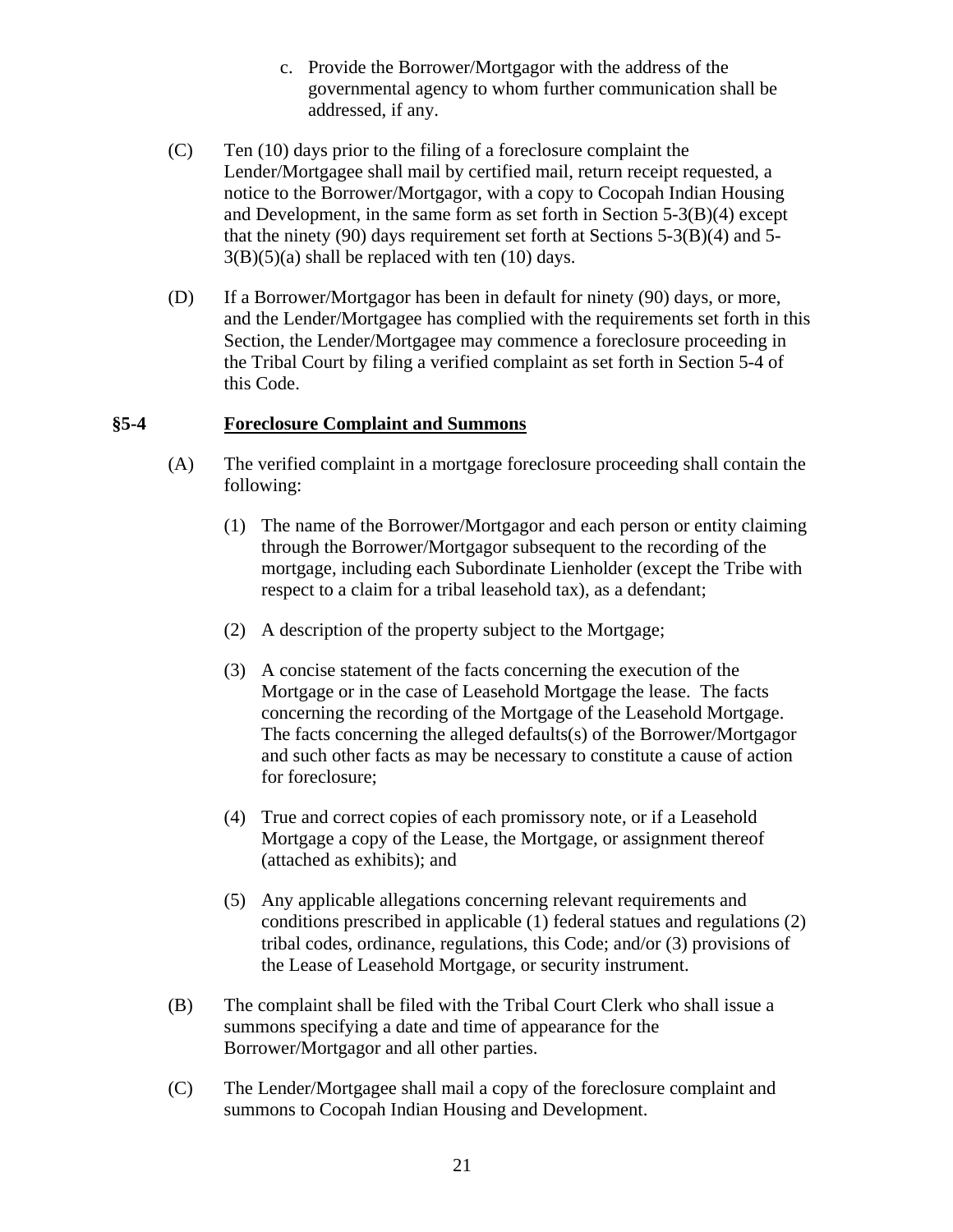# <span id="page-24-0"></span>**§5-5 Service of Process and Procedures**

Service of the process shall be completed in accordance with the procedures set forth in the Cocopah Indian Tribal Law and Order Code. If the whereabouts of the Lessee(s) or Borrower/Mortgagor cannot be ascertained after reasonable inquiry, three (3) copies of the summons and complaint shall be mailed to the Lessee(s) or Borrower/Mortgagor in care of the Superintendent of the applicable agency of the Bureau of Indian Affairs.

#### **§5-6 Cure for Default**

Prior to the entry of a judgment of foreclosure, any Borrower/Mortgagor, or a Subordinate Lienholder, may cure the default(s) under the Mortgage by making a full payment of the delinquency to the Lender/Mortgagee and all reasonable legal and Court costs incurred by the Lender/Mortgagee in foreclosing on the property. Any Subordinate Lienholder who has cured a default shall thereafter have included in its lien the amount of all payments made by such Subordinate Lienholder to cure the defaults(s), plus interest on such amounts at the rate in the note for the Mortgage.

#### **§5-7 Judgment and Remedy**

This matter shall be heard and decided by the Tribal Court in a prompt and reasonable time period not to exceed sixty (60) days from the date of service of the Complaint on the Borrower/Mortgagor. If the alleged default has not been cured at the time of trial and the Tribal Court finds the Lender/Mortgagee, the Tribal Court shall enter judgment:

- (A) Foreclosing the interest of the Borrower/Mortgagor and each other defendant, including any Subordinate Lienholder, in the Mortgage, and
- (B) Assigning the Mortgage to the Lender/Mortgage, or the Lender's Designated Assignee, and if a Leasehold Mortgage, the Lease shall be assigned to the Lender/Mortgage, or Lender's Designated Assignee, subject to the following provisions:
	- (1) The Lender shall give the Tribe and Cocopah Indian Housing and Development a right of first refusal on any offer to the Lender or Lender's Designated Assignee to purchase the Mortgage, Lease or Leasehold Mortgage, or the collateral secured thereby. The Tribe or Cocopah Indian Housing and Development shall have thirty (30) days from the receipt of a valid offer to exercise the right of first refusal.
	- (2) The Lender of Lender's Designated Assignee may only transfer, sell or assign the Mortgage, Lease or Leasehold Mortgage or the collateral secured thereby to a Tribal member, the Tribe or Cocopah Indian Housing Development.

# **§5-8 No Right of Redemption**

There shall be no right of redemption in a mortgage foreclosure proceeding.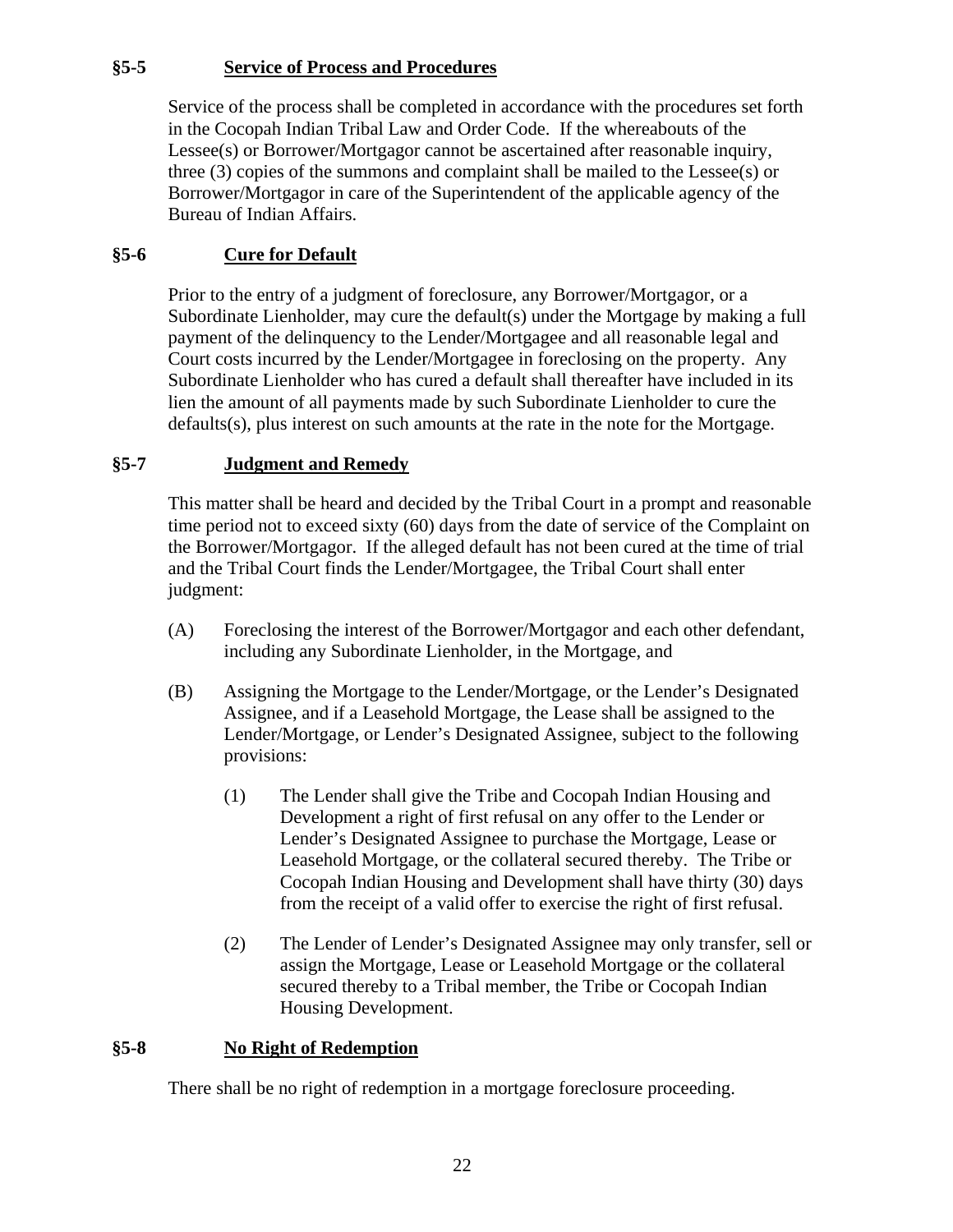#### <span id="page-25-0"></span>**§5-9 Foreclosure Evictions**

Foreclosure evictions shall be in accordance with the eviction procedures set forth in Sections 2, 3, 4 of this Code.

#### **§5-10 No Merger of Estates**

There shall be no merger of estates by reason of the execution of a Lease or a Leasehold Mortgage or the assignment or the assumption of the same, including an assignment adjudged by the Tribal Court, or by operation of law, except as such merger may rise upon satisfaction of the Leasehold Mortgage.

#### **§5-11 Notice to Tribe and Cocopah Indian Housing and Development**

Copies of all foreclosure notices or foreclosure proceedings on a Mortgage, Lease or Leasehold Mortgage shall be mailed to the Tribe and Cocopah Indian Housing and Development by certified mail, return receipt requested, within five (5) days after the issuance of such to a Borrower/Mortgagee or Lessee.

# **§5-12 No Recovery of Deficiency**

No action may be maintained against a Lessor or Borrower/Mortgagor to recover any deficiency between the amount obtained from the sale of any property securing a mortgage and the amount of the indebtedness including interest, attorneys fees and costs.

#### **§5-13 Intervention**

The Tribe or Cocopah Indian Housing and Development may petition the Tribal Court to intervene in any Mortgage, Lease or Leasehold Mortgage foreclosure proceeding under this Code. Neither the filing of a petition for intervention by the Tribe, nor the granting of such a petition by the Tribal Court shall operate as a waiver of the sovereign immunity of the Tribe, except as may be expressly authorized in writing by the Tribe.

#### **§5-14 Appeals**

Appeals under this Chapter shall be handled in accordance with the general tribal appellate provisions.

# **SECTION 6 TRANSFER OF PROPERTY**

#### **§6-1 Transfer of Conveyance**

Unless expressly prohibited in a Mortgage, Lease, Leasehold Mortgage the Cocopah Tribal Code or applicable law, an Owner may transfer or convey his or her interest in real or personal property on Indian Land to any Person by a deed, written instrument or a will, which is notarized.